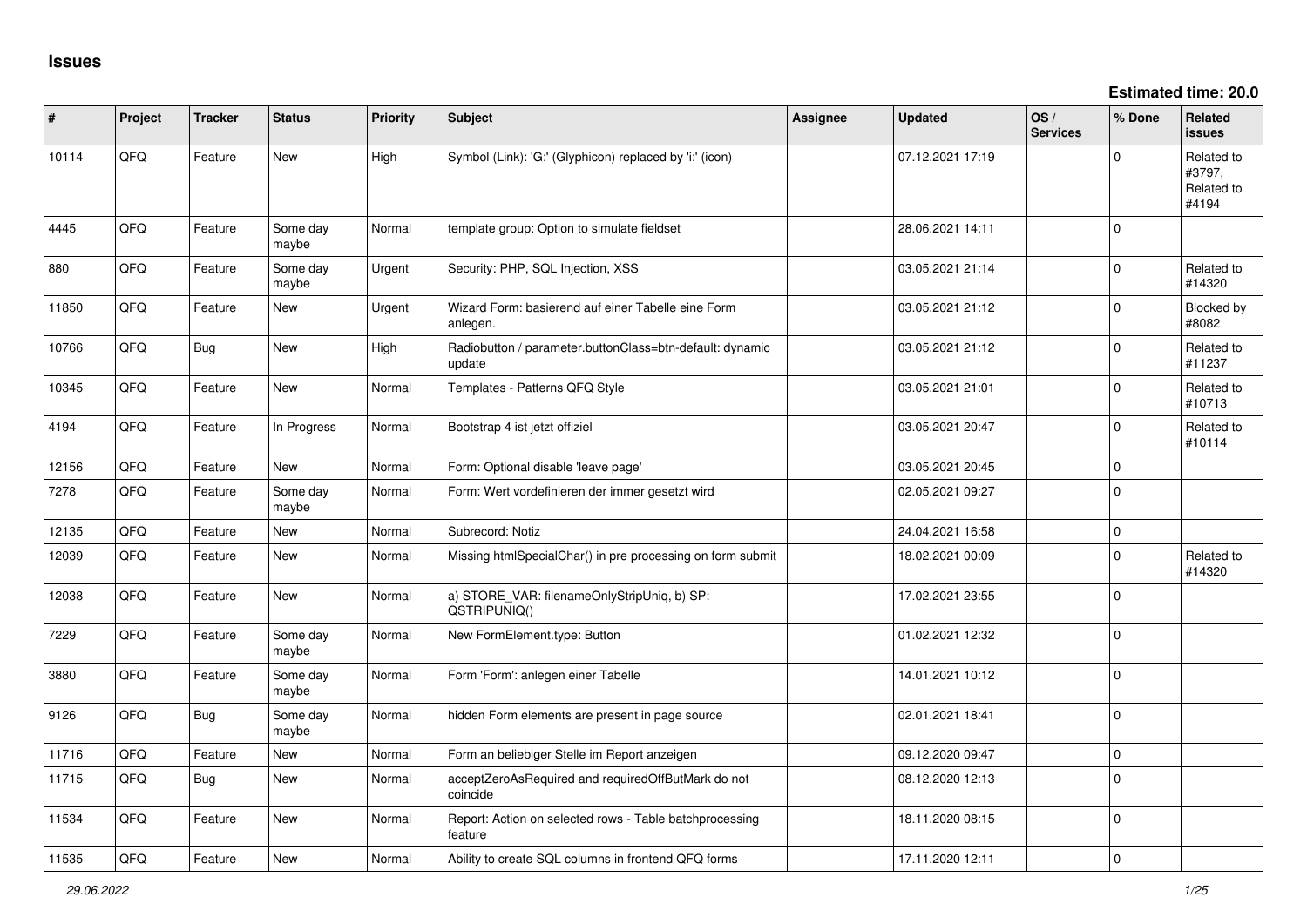| $\pmb{\#}$ | Project | <b>Tracker</b> | <b>Status</b>     | <b>Priority</b> | <b>Subject</b>                                                                                                                                                | Assignee | <b>Updated</b>   | OS/<br><b>Services</b> | % Done      | Related<br>issues    |
|------------|---------|----------------|-------------------|-----------------|---------------------------------------------------------------------------------------------------------------------------------------------------------------|----------|------------------|------------------------|-------------|----------------------|
| 11522      | QFQ     | <b>Bug</b>     | <b>New</b>        | Normal          | Aus/Einblenden von Reitern                                                                                                                                    |          | 13.11.2020 14:58 |                        | $\mathbf 0$ |                      |
| 10759      | QFQ     | Bug            | <b>New</b>        | Normal          | emptyMeansNull - Feld falsch aktualisiert                                                                                                                     |          | 12.11.2020 23:45 |                        | $\Omega$    |                      |
| 11195      | QFQ     | <b>Bug</b>     | <b>New</b>        | Low             | Dynamic Update: Note not updated if new text is empty<br>(v20.4)                                                                                              |          | 25.09.2020 11:14 |                        | $\Omega$    |                      |
| 10890      | QFQ     | <b>Bug</b>     | New               | Normal          | AutoCron hangs                                                                                                                                                |          | 20.07.2020 13:56 |                        | $\Omega$    |                      |
| 10874      | QFQ     | Feature        | New               | Normal          | Erstellen eines Foreign Keys in der Tabelle "FormElement"                                                                                                     |          | 13.07.2020 10:11 |                        | $\mathbf 0$ |                      |
| 10763      | QFQ     | Feature        | <b>New</b>        | Normal          | form accessed and submitted despite logout?                                                                                                                   |          | 16.06.2020 11:43 |                        | $\Omega$    |                      |
| 10738      | QFQ     | Feature        | Some day<br>maybe | Normal          | CORS headers for external API requests                                                                                                                        |          | 10.06.2020 14:00 |                        | $\mathbf 0$ |                      |
| 10384      | QFQ     | Feature        | <b>New</b>        | Normal          | Parameter Exchange QFQ Instances                                                                                                                              |          | 07.05.2020 09:38 |                        | $\mathbf 0$ |                      |
| 10324      | QFQ     | <b>Bug</b>     | <b>New</b>        | Normal          | Excel Export mit Template funktioniert nur, wenn Template<br>vor uid kommt                                                                                    |          | 30.03.2020 11:20 |                        | $\Omega$    | Related to<br>#10257 |
| 5892       | QFQ     | Feature        | Some day<br>maybe | Normal          | QFQ should use T3 API to manipulate FE GROUP<br>membership                                                                                                    |          | 01.02.2020 23:20 |                        | $\mathbf 0$ |                      |
| 5452       | QFQ     | Feature        | Some day<br>maybe | Normal          | Thumbnails from PDF: bad quality                                                                                                                              |          | 01.02.2020 23:20 |                        | $\Omega$    |                      |
| 4719       | QFQ     | Feature        | Some day<br>maybe | Normal          | Custom Message in Client in case of 'Browser tab close,<br>modification will be lost'                                                                         |          | 01.02.2020 23:20 |                        | $\Omega$    |                      |
| 4546       | QFQ     | Bug            | Some day<br>maybe | Normal          | NH: SIP storage is destroyed                                                                                                                                  |          | 01.02.2020 23:20 |                        | $\Omega$    |                      |
| 4640       | QFQ     | Feature        | Some day<br>maybe | Normal          | Rename System Forms                                                                                                                                           |          | 01.02.2020 23:20 |                        | $\Omega$    |                      |
| 4627       | QFQ     | Feature        | Some day<br>maybe | Normal          | dbupdate: all tables - check 'create', 'modified' if it is possible<br>to change to default 'CURRENT_TIMESTAMP' and modified<br>'ON UPDATE CURRENT_TIMESTAMP' |          | 01.02.2020 23:20 |                        | $\Omega$    |                      |
| 4626       | QFQ     | Feature        | Some day<br>maybe | Normal          | Mobile View: 'classBody=qfq-form-right' makes no sense                                                                                                        |          | 01.02.2020 23:20 |                        | $\Omega$    |                      |
| 4551       | QFQ     | Feature        | Some day<br>maybe | Normal          | Set 'pills' via dynamicUpdate to show/hide/disabled                                                                                                           |          | 01.02.2020 23:20 |                        | $\Omega$    | Related to<br>#3752  |
| 4536       | QFQ     | Feature        | Some day<br>maybe | Normal          | FE upload: problem with delete if mutliple uploads an<br>FE.name="                                                                                            |          | 01.02.2020 23:20 |                        | $\Omega$    |                      |
| 4446       | QFQ     | Feature        | Some day<br>maybe | Normal          | New FE get same feldContainerId as last modifed FE                                                                                                            |          | 01.02.2020 23:20 |                        | $\Omega$    |                      |
| 4443       | QFQ     | Feature        | Some day<br>maybe | Normal          | Form: multiple secondary tables                                                                                                                               |          | 01.02.2020 23:20 |                        | $\Omega$    |                      |
| 7402       | QFQ     | <b>Bug</b>     | Some day<br>maybe | Normal          | thumbnail cache: outdated picture when permission denied<br>and permission resolved.                                                                          |          | 01.02.2020 23:20 |                        | $\Omega$    |                      |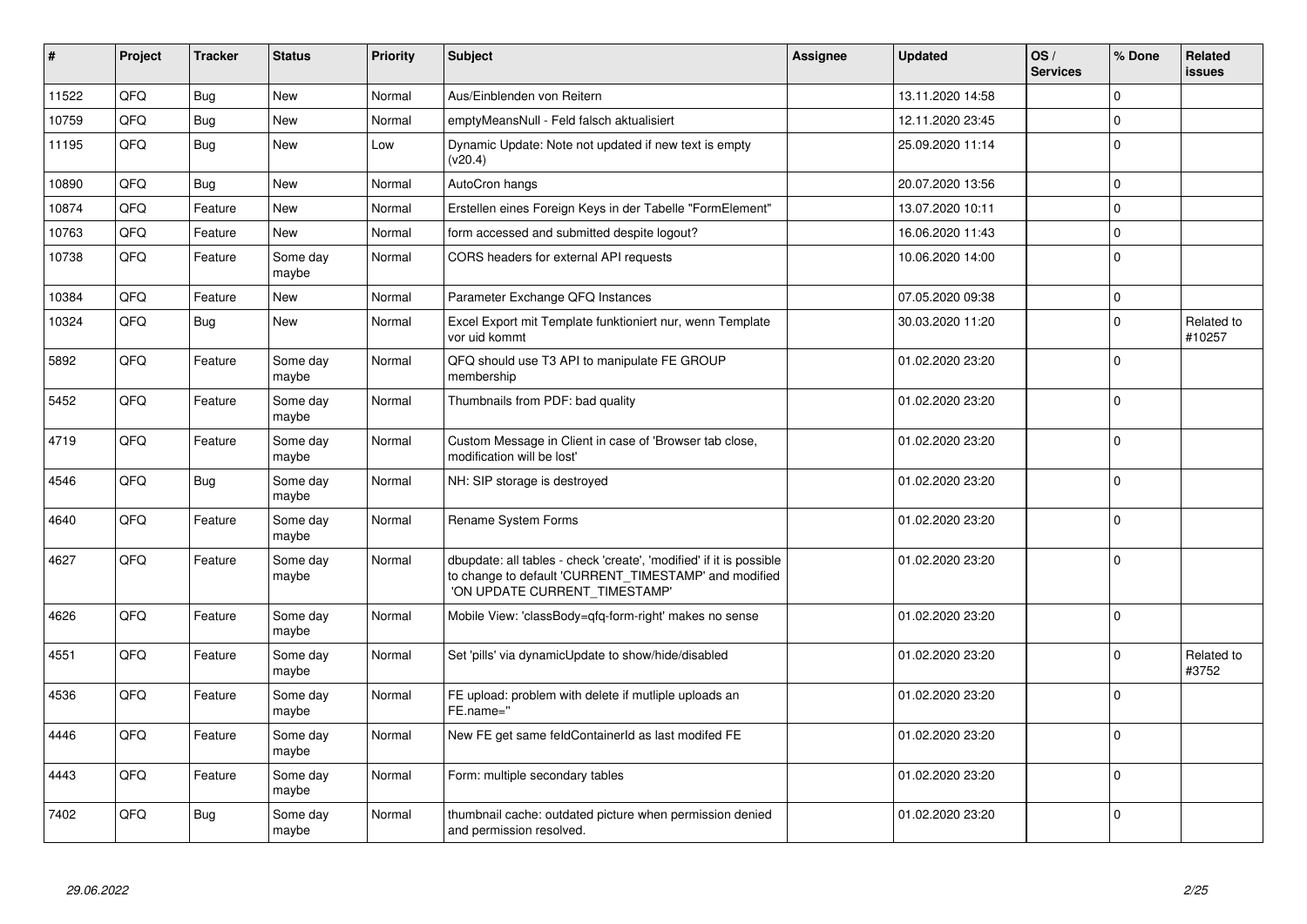| $\sharp$ | Project | <b>Tracker</b> | <b>Status</b>     | <b>Priority</b> | <b>Subject</b>                                                                                               | Assignee | <b>Updated</b>   | OS/<br><b>Services</b> | % Done      | Related<br>issues                           |
|----------|---------|----------------|-------------------|-----------------|--------------------------------------------------------------------------------------------------------------|----------|------------------|------------------------|-------------|---------------------------------------------|
| 7101     | QFQ     | <b>Bug</b>     | Some day<br>maybe | Normal          | 'form' in SIP and 'report' - breaks                                                                          |          | 01.02.2020 23:20 |                        | $\Omega$    |                                             |
| 5851     | QFQ     | Feature        | Some day<br>maybe | Normal          | Queue System implementieren: MQTT, RabbitMQ                                                                  |          | 01.02.2020 23:20 |                        | $\Omega$    | Related to<br>#5715                         |
| 5850     | QFQ     | Feature        | Some day<br>maybe | Normal          | Deployment: In QFQ Doc best practice fuer zeitgemaesses<br>Deployment beschreiben                            |          | 01.02.2020 23:20 |                        | $\Omega$    |                                             |
| 5455     | QFQ     | Feature        | Some day<br>maybe | Normal          | Mail Redirects grld abhaengig                                                                                |          | 01.02.2020 23:20 |                        | $\mathbf 0$ |                                             |
| 5342     | QFQ     | Feature        | Some day<br>maybe | Normal          | link - with HTML Attributes                                                                                  |          | 01.02.2020 23:20 |                        | 0           | Related to<br>#14077                        |
| 4816     | QFQ     | Feature        | Some day<br>maybe | Normal          | Templates for QFQ Reports (Tables, Radios, )                                                                 |          | 01.02.2020 23:20 |                        | $\Omega$    |                                             |
| 4439     | QFQ     | Feature        | Some day<br>maybe | Normal          | Log: report all actions fired by an FE Element, incl. the<br>original directive (slaveld, sqlInsert, )       |          | 01.02.2020 23:20 |                        | $\Omega$    | Related to<br>#4432,<br>Related to<br>#5458 |
| 4435     | QFQ     | Feature        | Some day<br>maybe | Normal          | Report: striptags - specify allowed tags                                                                     |          | 01.02.2020 23:20 |                        | $\Omega$    |                                             |
| 4433     | QFQ     | Feature        | Some day<br>maybe | Normal          | Log when SIP will be destroyed by QFQ for any (security)<br>reason                                           |          | 01.02.2020 23:20 |                        | $\Omega$    | Related to<br>#4432,<br>Related to<br>#5458 |
| 1234     | QFQ     | Feature        | Some day<br>maybe | Normal          | QF: Record numbering: Im Grid soll in Spalte 1 optional die<br>laufende Nummer der Records angezeigt werden. |          | 01.02.2020 23:20 |                        | $\Omega$    |                                             |
| 955      | QFQ     | Feature        | Some day<br>maybe | Normal          | QF: Notizen vor/nach dem Form                                                                                |          | 01.02.2020 23:20 |                        | $\Omega$    |                                             |
| 7281     | QFQ     | <b>Bug</b>     | Some day<br>maybe | Normal          | Subrecords: on large screen separator line too short                                                         |          | 01.02.2020 23:19 |                        | $\mathbf 0$ |                                             |
| 8056     | QFQ     | Feature        | Some day<br>maybe | Normal          | Termin Organisation (Reservation)                                                                            |          | 01.02.2020 23:19 |                        | 0           | Related to<br>#8658                         |
| 7921     | QFQ     | Feature        | Some day<br>maybe | Normal          | Rest API Export: URL kuerzer machen                                                                          |          | 01.02.2020 23:19 |                        | $\mathbf 0$ |                                             |
| 7100     | QFQ     | Feature        | Some day<br>maybe | Normal          | Download: log access, max downloads, time limit                                                              |          | 01.02.2020 23:19 |                        | 0           |                                             |
| 6704     | QFQ     | Feature        | Some day<br>maybe | Normal          | Upload Mode: Bilder in Notizen rechts sollen aktuellen<br>Upload repräsentieren.                             |          | 01.02.2020 23:19 |                        | 0           | Related to<br>#3264                         |
| 6084     | QFQ     | Feature        | Some day<br>maybe | Normal          | New escape type: 'D' - convert date                                                                          |          | 01.02.2020 23:19 |                        | $\mathbf 0$ |                                             |
| 5923     | QFQ     | Feature        | Some day<br>maybe | Normal          | fillStoreSystemBySqlLate                                                                                     |          | 01.02.2020 23:19 |                        | 0           |                                             |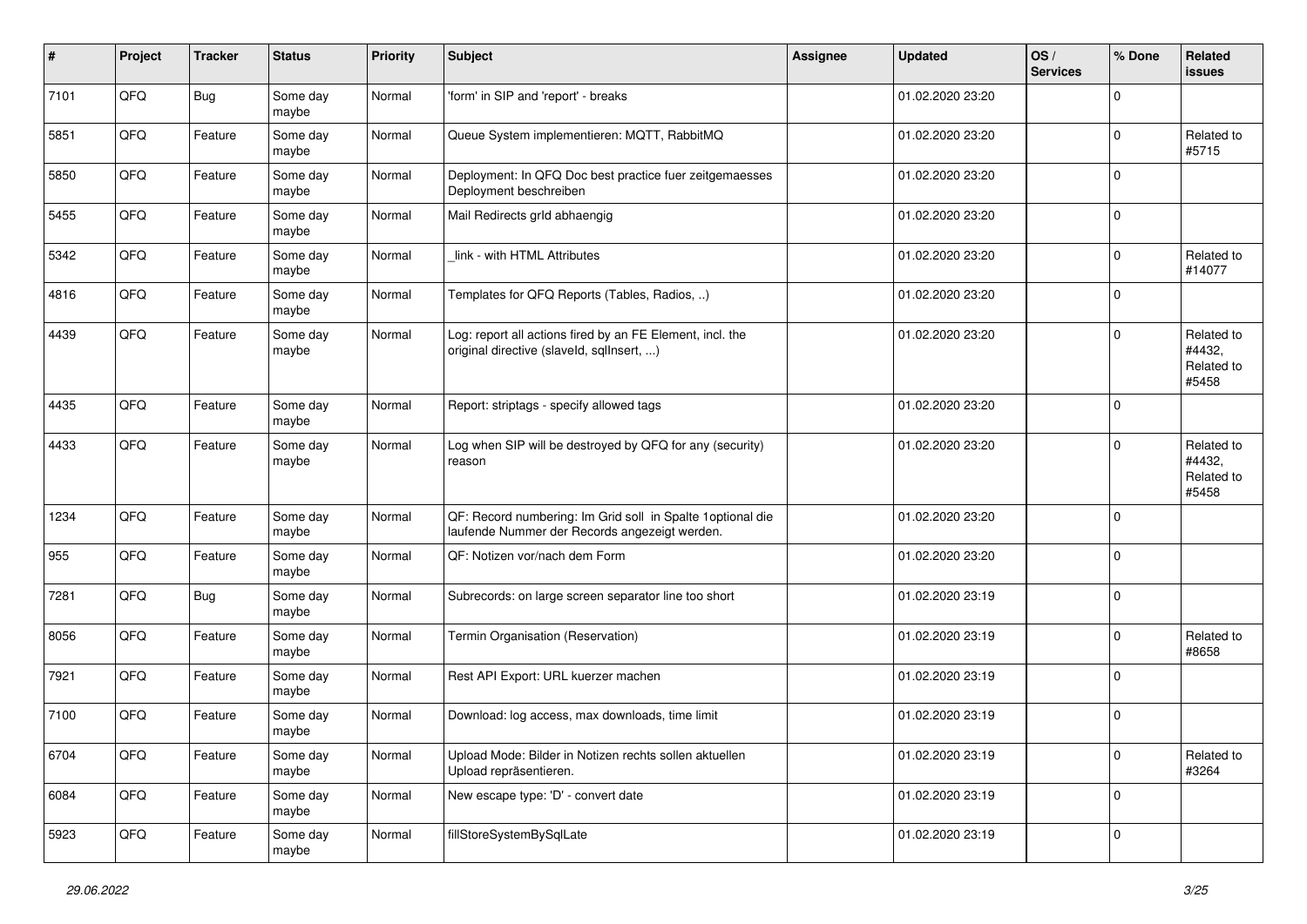| #    | Project | <b>Tracker</b> | <b>Status</b>     | <b>Priority</b> | <b>Subject</b>                                                                                                                                           | Assignee | <b>Updated</b>   | OS/<br><b>Services</b> | % Done      | Related<br>issues    |
|------|---------|----------------|-------------------|-----------------|----------------------------------------------------------------------------------------------------------------------------------------------------------|----------|------------------|------------------------|-------------|----------------------|
| 5895 | QFQ     | Feature        | Some day<br>maybe | Normal          | Tutorial: List of all QFQ Features                                                                                                                       |          | 01.02.2020 23:19 |                        | $\Omega$    |                      |
| 5893 | QFQ     | Feature        | Some day<br>maybe | Normal          | Edit on double-click                                                                                                                                     |          | 01.02.2020 23:19 |                        | $\mathbf 0$ | Related to<br>#5894  |
| 5877 | QFQ     | Bug            | Some day<br>maybe | Normal          | FE.type=note:bsColumn strange behaviour                                                                                                                  |          | 01.02.2020 23:19 |                        | 0           |                      |
| 5805 | QFQ     | Feature        | Some day<br>maybe | Normal          | TypeAHead SQL value instead of key stored                                                                                                                |          | 01.02.2020 23:19 |                        | 0           | Related to<br>#5444  |
| 9855 | QFQ     | <b>Bug</b>     | <b>New</b>        | Normal          | <b>Required Check</b>                                                                                                                                    |          | 01.02.2020 15:56 |                        | $\mathbf 0$ |                      |
| 9024 | QFQ     | <b>Bug</b>     | Some day<br>maybe | Normal          | QFQ Einarbeitung                                                                                                                                         |          | 01.02.2020 15:56 |                        | 0           |                      |
| 9853 | QFQ     | Feature        | <b>New</b>        | Normal          | Check das SQL / QFQ / Mail Logfile geschrieben wird                                                                                                      |          | 09.01.2020 11:15 |                        | $\mathbf 0$ |                      |
| 2950 | QFQ     | Feature        | Some day<br>maybe | Normal          | Inhalt QFQ Records als File                                                                                                                              |          | 11.12.2019 16:03 |                        | $\Omega$    |                      |
| 1623 | QFQ     | Feature        | Some day<br>maybe | Normal          | RealURL                                                                                                                                                  |          | 11.12.2019 16:03 |                        | 30          |                      |
| 1510 | QFQ     | Feature        | Some day<br>maybe | Normal          | jquery von google laden, falls das nicht geht lokal                                                                                                      |          | 11.12.2019 16:03 |                        | $\Omega$    |                      |
| 1253 | QFQ     | Feature        | Some day<br>maybe | Normal          | QF: Colorpicker                                                                                                                                          |          | 11.12.2019 16:03 |                        | $\Omega$    |                      |
| 1251 | QFQ     | Feature        | Some day<br>maybe | Normal          | QF: Combo                                                                                                                                                |          | 11.12.2019 16:03 |                        | 0           |                      |
| 4138 | QFQ     | <b>Bug</b>     | Some day<br>maybe | Normal          | _style fehlt                                                                                                                                             |          | 11.12.2019 16:03 |                        | 0           |                      |
| 4122 | QFQ     | <b>Bug</b>     | Some day<br>maybe | Normal          | file: Render Mode hat keinen Effekt                                                                                                                      |          | 11.12.2019 16:03 |                        | $\mathbf 0$ |                      |
| 4027 | QFQ     | Feature        | Some day<br>maybe | Normal          | Missing: orange 'check' / 'bullet'                                                                                                                       |          | 11.12.2019 16:03 |                        | 0           |                      |
| 3879 | QFQ     | Feature        | Some day<br>maybe | Normal          | Form 'FormElement': Beim Feld 'name' rechts in der Notiz<br>einen Link einblenden - a) aktuelle Definition anzeigen, b)<br>Spalte in der Tabelle anlegen |          | 11.12.2019 16:03 |                        | $\mathbf 0$ |                      |
| 3878 | QFQ     | Feature        | Some day<br>maybe | Normal          | Form 'FormElement': Spalte 'name' typeAhead mit<br>Spaltennamen der Primarytable.                                                                        |          | 11.12.2019 16:03 |                        | $\mathbf 0$ |                      |
| 3646 | QFQ     | Feature        | Some day<br>maybe | Normal          | Moeglichkeit HTML Tags in Reports auszugeben (zu<br>enkodieren: htmlspecialchars)                                                                        |          | 11.12.2019 16:02 |                        | $\mathbf 0$ | Related to<br>#14320 |
| 3617 | QFQ     | Feature        | Some day<br>maybe | Normal          | Load javascripts at bottom                                                                                                                               |          | 11.12.2019 16:02 |                        | $\mathbf 0$ |                      |
| 3567 | QFQ     | Feature        | Some day<br>maybe | Low             | 'Save', 'Close', 'New' als FormElement                                                                                                                   |          | 11.12.2019 16:02 |                        | 0           |                      |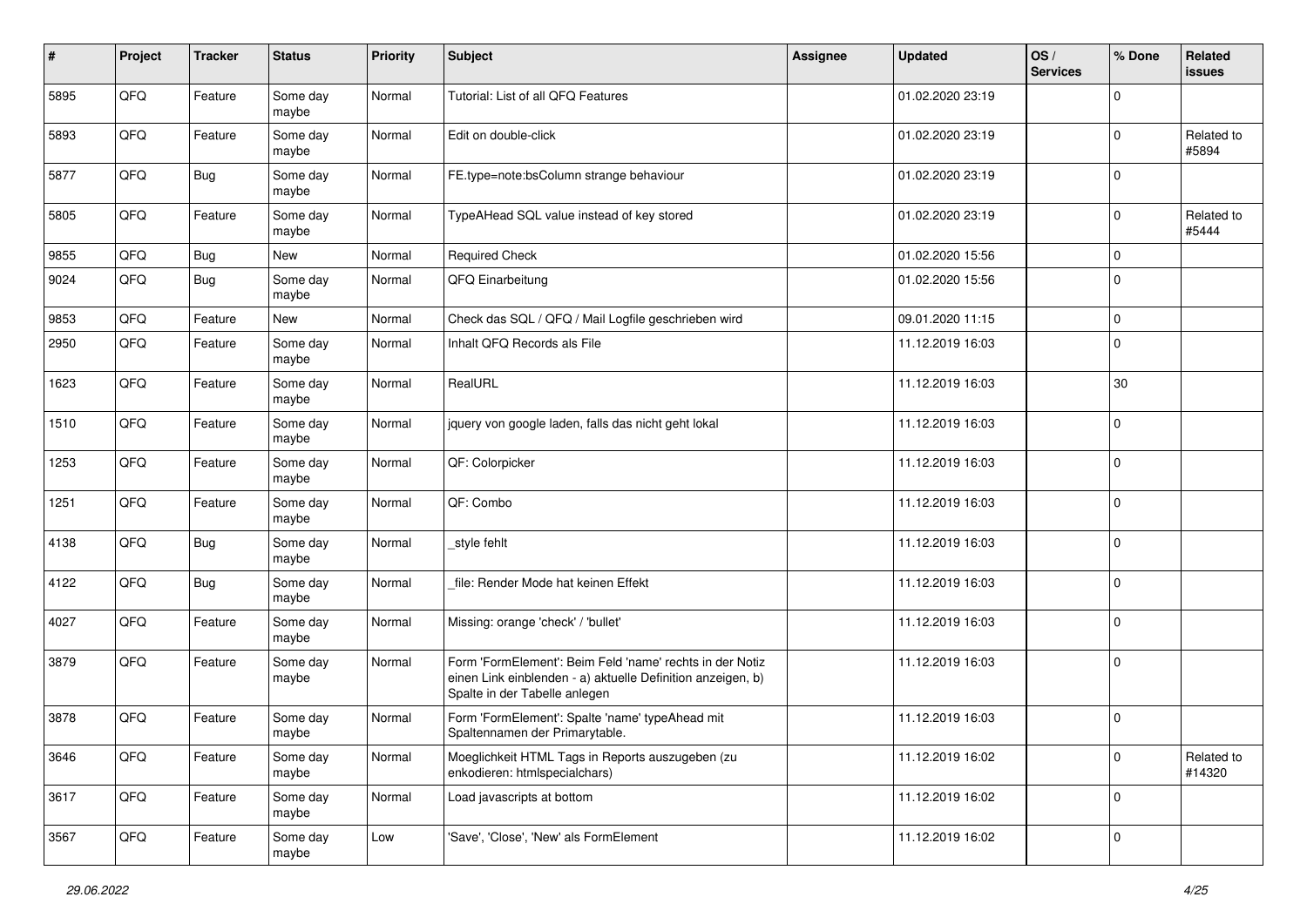| #     | Project | <b>Tracker</b> | <b>Status</b>     | <b>Priority</b> | <b>Subject</b>                                                                            | <b>Assignee</b> | <b>Updated</b>   | OS/<br><b>Services</b> | % Done      | Related<br><b>issues</b> |
|-------|---------|----------------|-------------------|-----------------|-------------------------------------------------------------------------------------------|-----------------|------------------|------------------------|-------------|--------------------------|
| 3495  | QFQ     | Feature        | Some day<br>maybe | Normal          | Predifined Parameter werden nicht in '+' (add new record)<br>SIP gerendert.               |                 | 11.12.2019 16:02 |                        | $\Omega$    |                          |
| 5160  | QFQ     | Feature        | Some day<br>maybe | Normal          | QFQ collaborative / together.js, ShareJS, y-js, collaborative,                            |                 | 11.12.2019 16:02 |                        | 0           |                          |
| 5129  | QFQ     | Feature        | Some day<br>maybe | Normal          | Reports: SQL fuer x Achse und y Achse                                                     |                 | 11.12.2019 16:02 |                        | 0           |                          |
| 4974  | QFQ     | Feature        | Some day<br>maybe | Normal          | Long polling - inform all listening clients of changes                                    |                 | 11.12.2019 16:02 |                        | 0           |                          |
| 4444  | QFQ     | Feature        | Some day<br>maybe | Normal          | FE.type=upload: detect mime type                                                          |                 | 11.12.2019 16:02 |                        | $\Omega$    | Related to<br>#4303      |
| 4441  | QFQ     | <b>Bug</b>     | Some day<br>maybe | Normal          | \$_SERVER Vars sollten nur aus dem Store genommen<br>werden - Code entsprechend anpassen. |                 | 11.12.2019 16:02 |                        | $\Omega$    |                          |
| 4442  | QFQ     | Feature        | Some day<br>maybe | Normal          | Special Column Name: _link - new symbol G (Glyph) to<br>choose any available symbol       |                 | 11.12.2019 16:02 |                        | $\Omega$    |                          |
| 4440  | QFQ     | Feature        | Some day<br>maybe | Normal          | Manual.rst: explain how to. expand PHP Session to 4h                                      |                 | 11.12.2019 16:02 |                        | $\mathbf 0$ |                          |
| 6515  | QFQ     | Feature        | Some day<br>maybe | Normal          | Formular: Felder dynamisch ein/ausblenden                                                 |                 | 11.12.2019 16:02 |                        | $\mathbf 0$ |                          |
| 6299  | QFQ     | Feature        | Some day<br>maybe | Normal          | Attack detection: log table with invalid SIP access                                       |                 | 11.12.2019 16:02 |                        | 0           | Related to<br>#3947      |
| 6288  | QFQ     | Feature        | Some day<br>maybe | Normal          | Best Practice: Erklaeren wie man ein Formular ganz in<br>'weiss' erstellen kann           |                 | 11.12.2019 16:02 |                        | $\Omega$    |                          |
| 6083  | QFQ     | Feature        | Some day<br>maybe | Normal          | Dynamic Update: Value Check via SQL                                                       |                 | 11.12.2019 16:02 |                        | $\Omega$    |                          |
| 5783  | QFQ     | Feature        | Some day<br>maybe | Normal          | <b>BPMN View/Edit</b>                                                                     |                 | 11.12.2019 16:02 |                        | $\Omega$    |                          |
| 7108  | QFQ     | Feature        | Some day<br>maybe | Normal          | QFQ Wrap Elements                                                                         |                 | 11.12.2019 16:01 |                        | $\mathbf 0$ |                          |
| 7106  | QFQ     | Feature        | Some day<br>maybe | Normal          | Beispiel Nummerierung von Rows in Report                                                  |                 | 11.12.2019 16:01 |                        | 0           |                          |
| 7105  | QFQ     | Feature        | Some day<br>maybe | Normal          | Beispiel wie man in einer zweiten Tabelle speichert.                                      |                 | 11.12.2019 16:01 |                        | $\mathbf 0$ |                          |
| 7104  | QFQ     | Feature        | Some day<br>maybe | Normal          | Manual: hint about escaping if '\r' appears in mail body                                  |                 | 11.12.2019 16:01 |                        | $\mathbf 0$ |                          |
| 6992  | QFQ     | Feature        | Some day<br>maybe | Normal          | DB exception: Syntax Highlight                                                            |                 | 11.12.2019 16:01 |                        | $\mathbf 0$ | Related to<br>#5450      |
| 9020  | QFQ     | <b>Bug</b>     | Some day<br>maybe | Normal          | radio mit buttonClass und dynamicUpdate lassen sich nicht<br>kombinieren                  |                 | 11.12.2019 16:01 |                        | $\mathbf 0$ |                          |
| 14185 | QFQ     | Feature        | New               | Normal          | External/Autocron.php - better suitable directory                                         | Support: System | 28.05.2022 11:03 |                        | $\mathbf 0$ |                          |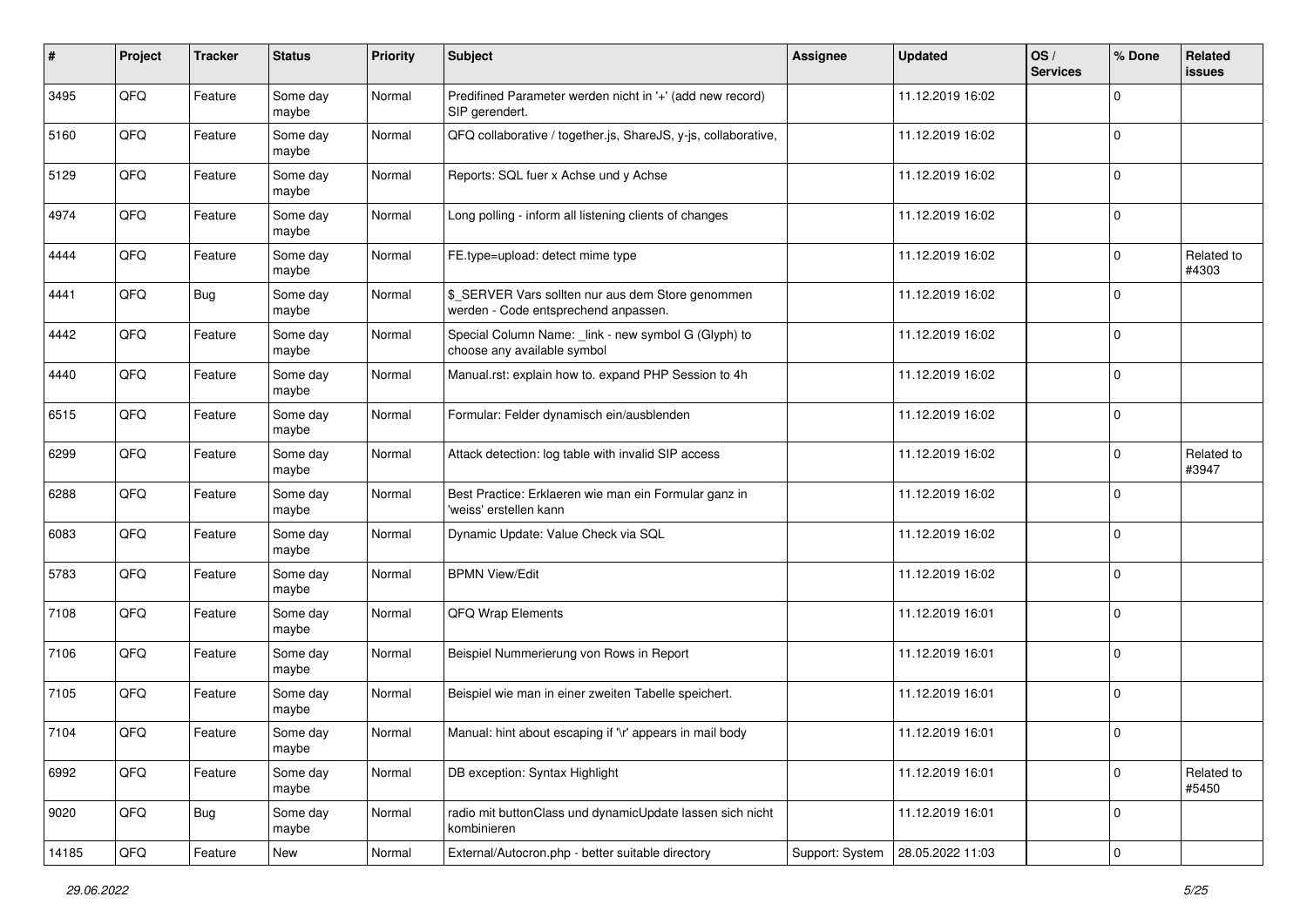| ∦     | Project | <b>Tracker</b> | <b>Status</b>     | <b>Priority</b> | <b>Subject</b>                                                                                      | Assignee      | <b>Updated</b>   | OS/<br><b>Services</b> | % Done      | Related<br><b>issues</b>                                               |
|-------|---------|----------------|-------------------|-----------------|-----------------------------------------------------------------------------------------------------|---------------|------------------|------------------------|-------------|------------------------------------------------------------------------|
| 7732  | QFQ     | Feature        | Some day<br>maybe | Normal          | Javascript: Lazy Loading der add on libs                                                            | Benjamin Baer | 08.06.2022 10:38 |                        | $\Omega$    | Related to<br>#12611,<br>Related to<br>#12490,<br>Related to<br>#10013 |
| 12490 | QFQ     | Feature        | New               | Normal          | Loading Plugins in QFQ - see what tinymce does. (lazy<br>loading)                                   | Benjamin Baer | 08.06.2022 10:37 |                        | $\Omega$    | Related to<br>#12611.<br>Related to<br>#10013,<br>Related to<br>#7732  |
| 7602  | QFQ     | Feature        | ToDo              | High            | Multi Select: with checkboxes                                                                       | Benjamin Baer | 22.03.2022 09:07 |                        | $\Omega$    |                                                                        |
| 6140  | QFQ     | Bug            | Priorize          | Normal          | QFQ DnD Sort: Locked fields                                                                         | Benjamin Baer | 21.03.2022 09:56 |                        | $\mathbf 0$ |                                                                        |
| 6801  | QFQ     | Feature        | Priorize          | Normal          | Fabric: Maximize / FullIscreen                                                                      | Benjamin Baer | 21.03.2022 09:56 |                        | $\mathbf 0$ |                                                                        |
| 5562  | QFQ     | Feature        | Priorize          | Normal          | Drag'n'Drop fuer Uploads                                                                            | Benjamin Baer | 21.03.2022 09:52 |                        | $\mathbf 0$ | Related to<br>#9706                                                    |
| 6224  | QFQ     | Feature        | Priorize          | Normal          | Dynamic update: fade in/out fields                                                                  | Benjamin Baer | 21.03.2022 09:50 |                        | $\mathbf 0$ |                                                                        |
| 5366  | QFQ     | Feature        | Priorize          | Normal          | Saving with keyboard shortcuts                                                                      | Benjamin Baer | 21.03.2022 09:47 |                        | $\mathbf 0$ |                                                                        |
| 12556 | QFQ     | Feature        | New               | Normal          | Pills Title: colored = static or dynamic on allrequiredgiven                                        | Benjamin Baer | 19.03.2022 17:49 |                        | $\mathbf 0$ |                                                                        |
| 13528 | QFQ     | Bug            | <b>New</b>        | Normal          | qfq.io > releases: es wird kein neues Release angelegt                                              | Benjamin Baer | 19.03.2022 17:46 |                        | $\pmb{0}$   |                                                                        |
| 13647 | QFQ     | Bug            | New               | Normal          | Autofocus funktioniert nicht auf Chrome                                                             | Benjamin Baer | 19.03.2022 17:44 |                        | $\mathbf 0$ |                                                                        |
| 12476 | QFQ     | Feature        | New               | Normal          | clearMe: a) should trigger 'dirty', b) sticky on textarea resize                                    | Benjamin Baer | 04.01.2022 08:40 |                        | $\mathbf 0$ | Related to<br>#9528                                                    |
| 6870  | QFQ     | Feature        | Priorize          | Normal          | Click on '_link' triggers an API call                                                               | Benjamin Baer | 03.01.2022 08:25 |                        | $\mathbf 0$ |                                                                        |
| 2665  | QFQ     | Bug            | Priorize          | Normal          | Dynamic Update funktioniert nicht, wenn beim<br>entsprechenden FormElement eine size angegeben ist. | Benjamin Baer | 03.01.2022 08:12 |                        | 30          |                                                                        |
| 6566  | QFQ     | Bug            | Priorize          | Normal          | Link Function 'delete': provided parameter missing on page<br>reload                                | Benjamin Baer | 03.01.2022 08:08 |                        | $\Omega$    |                                                                        |
| 4457  | QFQ     | Bug            | Priorize          | Normal          | typeahead: pressing return to select an item, saves the form<br>and closes the form.                | Benjamin Baer | 03.01.2022 08:01 |                        | $\Omega$    | Related to<br>#4398                                                    |
| 7965  | QFQ     | Feature        | Priorize          | Normal          | Input type 'text' with visual format - currency                                                     | Benjamin Baer | 03.01.2022 07:45 |                        | $\mathbf 0$ |                                                                        |
| 9135  | QFQ     | Feature        | Priorize          | Normal          | Progress Bar generic / replace old hourglass download<br>popup                                      | Benjamin Baer | 03.01.2022 07:43 |                        | $\Omega$    |                                                                        |
| 9548  | QFQ     | Feature        | Feedback          | High            | FormElement: Pattern mismatch - optional report only on<br>focus lost                               | Benjamin Baer | 03.05.2021 21:14 |                        | $\mathbf 0$ |                                                                        |
| 11237 | QFQ     | Bug            | New               | High            | Radiobutton / parameter.buttonClass= btn-default - kein dirty<br>Trigger                            | Benjamin Baer | 03.05.2021 21:12 |                        | $\Omega$    | Related to<br>#10766                                                   |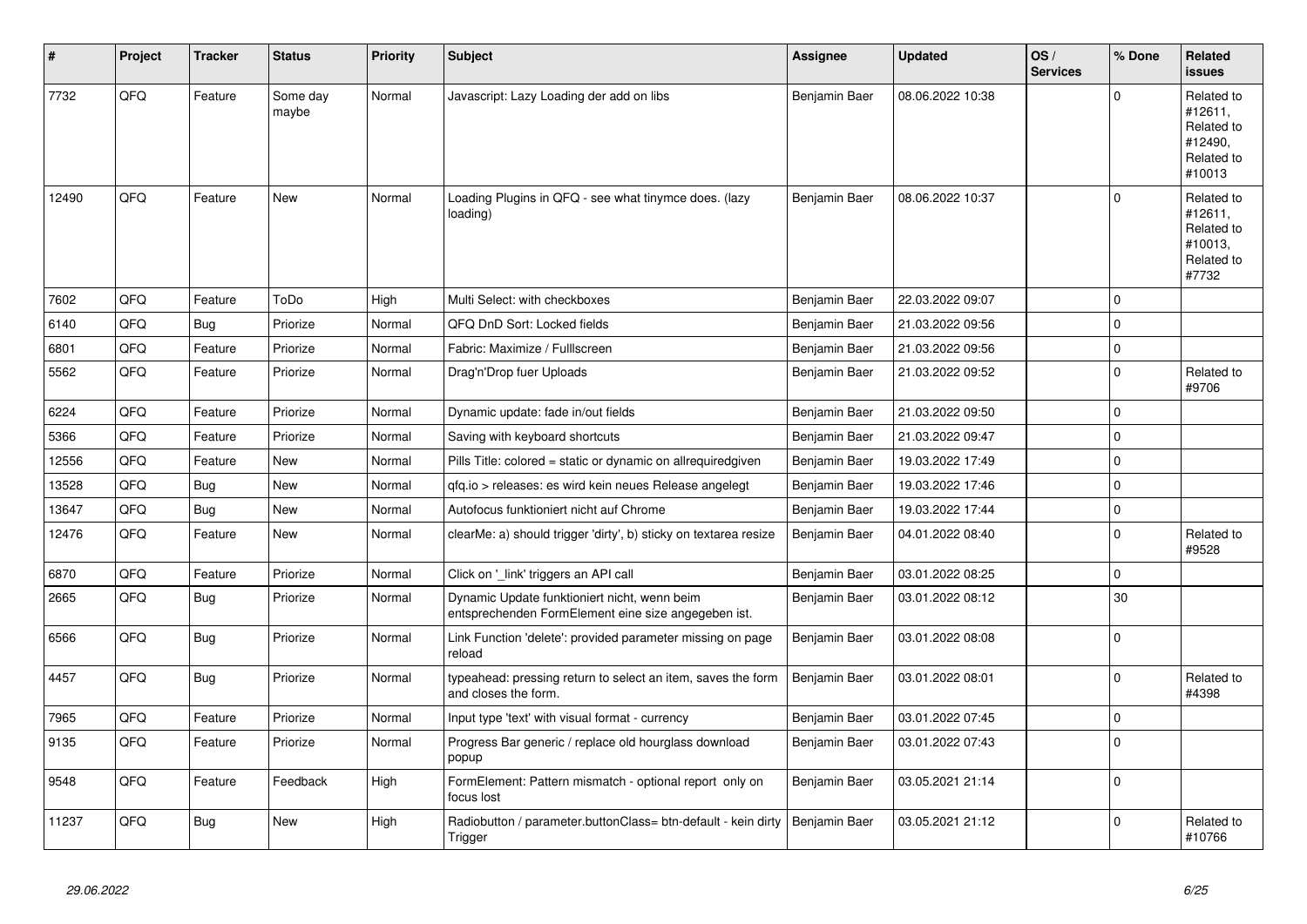| #     | Project | <b>Tracker</b> | <b>Status</b>     | <b>Priority</b> | <b>Subject</b>                                                                                                                                           | Assignee      | <b>Updated</b>   | OS/<br><b>Services</b> | % Done       | Related<br>issues    |
|-------|---------|----------------|-------------------|-----------------|----------------------------------------------------------------------------------------------------------------------------------------------------------|---------------|------------------|------------------------|--------------|----------------------|
| 11057 | QFQ     | Bug            | <b>New</b>        | High            | Checkboxes ohne span.checkmark im Report werden<br>ausgeblendet                                                                                          | Benjamin Baer | 03.05.2021 21:12 |                        | <sup>0</sup> | Related to<br>#11039 |
| 10003 | QFQ     | Feature        | Priorize          | Normal          | fieldset: stronger visualize group                                                                                                                       | Benjamin Baer | 12.02.2020 08:13 |                        | $\Omega$     |                      |
| 9130  | QFQ     | Feature        | Some day<br>maybe | Normal          | tablesorter: Automatic Row numbering / Zeilenummer                                                                                                       | Benjamin Baer | 01.02.2020 23:22 |                        | $\Omega$     |                      |
| 7730  | QFQ     | Feature        | Priorize          | Normal          | SELECT Box: title in between                                                                                                                             | Benjamin Baer | 01.02.2020 23:22 |                        | $\Omega$     |                      |
| 6972  | QFQ     | Feature        | Some day<br>maybe | Normal          | Fabric Clipboard / cross browser tab                                                                                                                     | Benjamin Baer | 01.02.2020 23:21 |                        | $\mathbf 0$  |                      |
| 6970  | QFQ     | Feature        | Some day<br>maybe | Normal          | tablesorter: default fuer 'sortReset' aendern von 'Ctrl' zu 'Alt'                                                                                        | Benjamin Baer | 01.02.2020 23:21 |                        | 0            |                      |
| 5024  | QFQ     | Feature        | Some day<br>maybe | Normal          | Fabric: Generate PDF with edits                                                                                                                          | Benjamin Baer | 01.02.2020 23:20 |                        | $\Omega$     | Related to<br>#10704 |
| 4454  | QFQ     | Bug            | Some day<br>maybe | Normal          | Required Elements: multiple elements in a row - whole row<br>marked if only one input is empty.                                                          | Benjamin Baer | 01.02.2020 23:20 |                        | $\Omega$     |                      |
| 4398  | QFQ     | Bug            | Some day<br>maybe | Normal          | Typeahead: mouse click in a prefilled input opens a single<br>item dropdown with the current value - click on it seems to<br>set the value, not the key. | Benjamin Baer | 01.02.2020 23:20 |                        | $\Omega$     | Related to<br>#4457  |
| 8522  | QFQ     | Feature        | Some day<br>maybe | Normal          | build QFQ - npm warnings                                                                                                                                 | Benjamin Baer | 01.02.2020 23:19 |                        | 50           |                      |
| 5389  | QFQ     | Feature        | Some day<br>maybe | Normal          | QFQ Design: Multline label / note                                                                                                                        | Benjamin Baer | 01.02.2020 23:19 |                        | $\Omega$     |                      |
| 9898  | QFQ     | Bug            | Feedback          | Normal          | Formular trotz Timeout gespeichert                                                                                                                       | Benjamin Baer | 01.02.2020 15:56 |                        | $\Omega$     |                      |
| 9535  | QFQ     | <b>Bug</b>     | Feedback          | Normal          | Report:  AS '_vertical' - column to wide - vertical >> rot45,<br>rot <sub>90</sub>                                                                       | Benjamin Baer | 01.02.2020 15:56 |                        | 0            |                      |
| 2063  | QFQ     | Bug            | Some day<br>maybe | Normal          | Pills auf 'inaktiv' setzen falls keine Element auf dem Pill<br>sichtbar sind.                                                                            | Benjamin Baer | 11.12.2019 16:03 |                        | $\Omega$     | Related to<br>#3752  |
| 3692  | QFQ     | Feature        | Some day<br>maybe | Normal          | QFQ Webseite                                                                                                                                             | Benjamin Baer | 11.12.2019 16:02 |                        | 0            | Related to<br>#5033  |
| 3415  | QFQ     | Feature        | Some day<br>maybe | Normal          | FE Login Box Templatefile                                                                                                                                | Benjamin Baer | 11.12.2019 16:02 |                        | $\Omega$     |                      |
| 4420  | QFQ     | Feature        | Some day<br>maybe | Normal          | Client: Local Storage - store the changes of a form, local in<br>the browser.                                                                            | Benjamin Baer | 11.12.2019 16:02 |                        | $\Omega$     |                      |
| 14323 | QFQ     | <b>Bug</b>     | In Progress       | Normal          | Report: render=both single - no impact                                                                                                                   | Carsten Rose  | 19.06.2022 18:31 |                        | ∣ ()         |                      |
| 14371 | QFQ     | Feature        | Priorize          | Normal          | <b>LDAP via REPORT</b>                                                                                                                                   | Carsten Rose  | 19.06.2022 16:37 |                        | $\Omega$     |                      |
| 14290 | QFQ     | Feature        | Priorize          | Normal          | FormEditor: Show Table Definition                                                                                                                        | Carsten Rose  | 19.06.2022 16:37 |                        | 0            |                      |
| 14283 | QFQ     | <b>Bug</b>     | Priorize          | Normal          | HEIC / HEIF convert doesn't trigger                                                                                                                      | Carsten Rose  | 19.06.2022 16:37 |                        | $\mathbf 0$  |                      |
| 12452 | QFQ     | Feature        | Priorize          | Normal          | BaseURL: alsways with '/' at the end                                                                                                                     | Carsten Rose  | 19.06.2022 13:45 |                        | 0            | Related to<br>#10782 |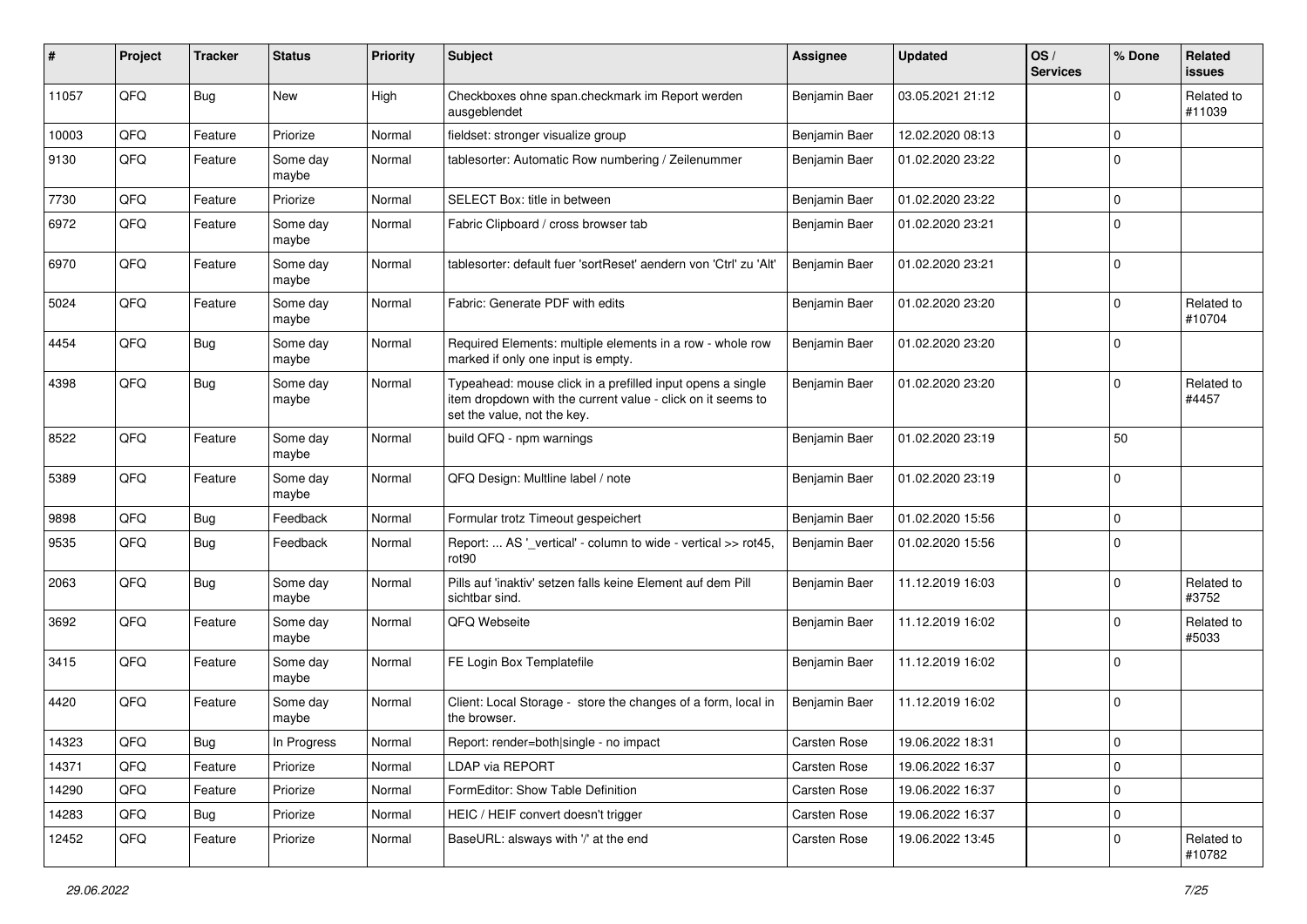| $\vert$ # | Project | <b>Tracker</b> | <b>Status</b>     | <b>Priority</b> | <b>Subject</b>                                                         | <b>Assignee</b>     | <b>Updated</b>   | OS/<br><b>Services</b> | % Done              | Related<br><b>issues</b>                                                                                                       |
|-----------|---------|----------------|-------------------|-----------------|------------------------------------------------------------------------|---------------------|------------------|------------------------|---------------------|--------------------------------------------------------------------------------------------------------------------------------|
| 14305     | QFQ     | Bug            | New               | Normal          | Inline Report editing does not create history entries                  | Carsten Rose        | 10.06.2022 11:55 |                        | $\mathsf{O}\xspace$ |                                                                                                                                |
| 14304     | QFQ     | Bug            | New               | Normal          | table sorter view safer does not work                                  | Carsten Rose        | 10.06.2022 11:49 |                        | $\mathbf 0$         |                                                                                                                                |
| 10013     | QFG     | Feature        | Some day<br>maybe | Normal          | FE.typ=editor: CodeMirror                                              | Carsten Rose        | 08.06.2022 10:37 |                        | $\mathbf 0$         | Related to<br>#12611,<br>Related to<br>#12490,<br>Related to<br>#7732                                                          |
| 12611     | QFQ     | Feature        | Some day<br>maybe | Normal          | Refactoring: Bootstrap with Lazy Loading                               | Carsten Rose        | 08.06.2022 10:37 |                        | $\mathbf 0$         | Related to<br>#12490,<br>Related to<br>#10013,<br>Related to<br>#7732                                                          |
| 14175     | QFQ     | <b>Bug</b>     | In Progress       | Normal          | Opening a form with no QFQ Session cookie fails                        | Carsten Rose        | 03.06.2022 10:40 |                        | $\mathbf 0$         |                                                                                                                                |
| 12584     | QFQ     | Feature        | Feedback          | Normal          | T3 v10 migration script: replace alias-patterns (v11)                  | Carsten Rose        | 28.05.2022 11:12 |                        | 100                 |                                                                                                                                |
| 14090     | QFQ     | Feature        | <b>New</b>        | Normal          | Nützliche _script funktionen                                           | Carsten Rose        | 28.05.2022 11:03 |                        | $\mathbf 0$         |                                                                                                                                |
| 14233     | QFG     | Bug            | New               | Normal          | AS _link: question - HTML is not rendered                              | Carsten Rose        | 28.05.2022 11:02 |                        | $\pmb{0}$           |                                                                                                                                |
| 14187     | QFQ     | Feature        | <b>New</b>        | High            | qfq.log: show current URL                                              | <b>Carsten Rose</b> | 28.05.2022 11:02 |                        | $\Omega$            | Related to<br>#13933,<br>Related to<br>#12532,<br>Related to<br>#11893                                                         |
| 14077     | QFQ     | Bug            | <b>New</b>        | Normal          | As _link: Attribute 'class' missing by r:1 and r:3 - but should<br>set | Carsten Rose        | 28.05.2022 11:02 |                        | $\mathbf 0$         | Related to<br>#5342,<br>Related to<br>#4343                                                                                    |
| 11517     | QFQ     | <b>Bug</b>     | In Progress       | Normal          | extraButtonInfo Broken for multiple FormElements                       | Carsten Rose        | 12.05.2022 13:12 |                        | $\mathbf 0$         | Related to<br>#7890,<br>Related to<br>#3811, Has<br>duplicate<br>#10905, Has<br>duplicate<br>#10553, Has<br>duplicate<br>#6779 |
| 10979     | QFQ     | Feature        | <b>New</b>        | Normal          | Ajax Calls an API - dataReport                                         | Carsten Rose        | 11.05.2022 12:15 |                        | $\mathbf 0$         |                                                                                                                                |
| 14091     | QFQ     | Bug            | New               | Normal          | inconsistent template path for twig                                    | Carsten Rose        | 19.04.2022 18:36 |                        | $\mathbf 0$         |                                                                                                                                |
| 13451     | QFQ     | Bug            | New               | Normal          | Character Counter / Max Character: Problem in Safari                   | <b>Carsten Rose</b> | 15.04.2022 17:18 |                        | $\mathbf 0$         |                                                                                                                                |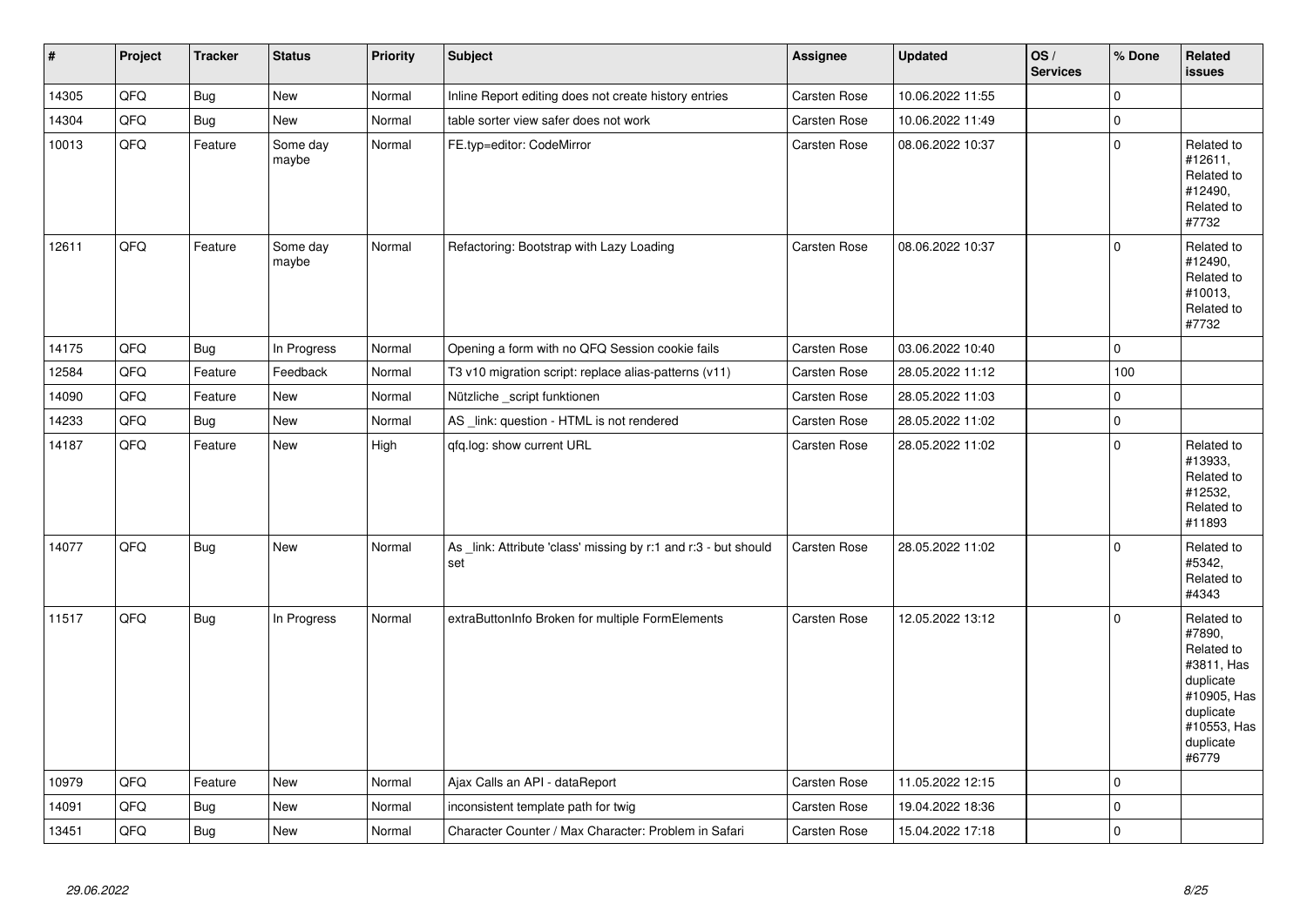| #     | Project | <b>Tracker</b> | <b>Status</b>     | <b>Priority</b> | <b>Subject</b>                                                                                                                                      | Assignee            | <b>Updated</b>   | OS/<br><b>Services</b> | % Done      | Related<br>issues                                                      |
|-------|---------|----------------|-------------------|-----------------|-----------------------------------------------------------------------------------------------------------------------------------------------------|---------------------|------------------|------------------------|-------------|------------------------------------------------------------------------|
| 12440 | QFQ     | Feature        | In Progress       | Normal          | Typo3 V10 upgrade (durchfuehren und testen)                                                                                                         | <b>Carsten Rose</b> | 21.03.2022 09:53 |                        | 50          | Related to<br>#12357,<br>Related to<br>#12067.<br>Related to<br>#10661 |
| 12714 | QFQ     | Bug            | <b>New</b>        | Normal          | Conversion of GIF to PDF broken when GIF contains Alpha.                                                                                            | <b>Carsten Rose</b> | 19.03.2022 17:49 |                        | 0           |                                                                        |
| 12546 | QFQ     | Bug            | Feedback          | Normal          | Branch 'Development' - Unit Tests mit dirty workaround<br>angepasst                                                                                 | <b>Carsten Rose</b> | 19.03.2022 17:48 |                        | $\Omega$    |                                                                        |
| 12512 | QFQ     | Bug            | <b>New</b>        | Normal          | Some MySQL Installation can't use 'stored procedures'                                                                                               | <b>Carsten Rose</b> | 19.03.2022 17:48 |                        | $\mathbf 0$ |                                                                        |
| 12520 | QFQ     | Bug            | <b>New</b>        | Normal          | Switch FE User: still active even FE User session expired                                                                                           | <b>Carsten Rose</b> | 19.03.2022 17:48 |                        | 0           |                                                                        |
| 12581 | QFQ     | Bug            | New               | Normal          | Form.forward=close: Record 'new' in new browser tab ><br>save (& close) >> Form is not reloaded with new created<br>record id and stays in mode=new | <b>Carsten Rose</b> | 19.03.2022 17:48 |                        | $\Omega$    |                                                                        |
| 12603 | QFQ     | Feature        | <b>New</b>        | Normal          | Dropdown (Select), Radio, checkbox:<br>itemListAlways={{!SELECT key, value}}                                                                        | <b>Carsten Rose</b> | 19.03.2022 17:47 |                        | $\mathbf 0$ |                                                                        |
| 12664 | QFQ     | Feature        | <b>New</b>        | Normal          | TinyMCE: report/remove malicous HTML/JS Code                                                                                                        | <b>Carsten Rose</b> | 19.03.2022 17:47 |                        | $\Omega$    | Related to<br>#14320                                                   |
| 12716 | QFQ     | Bug            | <b>New</b>        | Normal          | template group: Pattern only applied to first instance                                                                                              | <b>Carsten Rose</b> | 19.03.2022 17:47 |                        | $\Omega$    |                                                                        |
| 13331 | QFQ     | Bug            | <b>New</b>        | Normal          | Multi Form: Clear Icon misplaced                                                                                                                    | <b>Carsten Rose</b> | 19.03.2022 17:47 |                        | $\Omega$    |                                                                        |
| 13332 | QFQ     | <b>Bug</b>     | <b>New</b>        | Normal          | Multi Form: Required Felder werden visuell nicht markiert.                                                                                          | <b>Carsten Rose</b> | 19.03.2022 17:47 |                        | $\mathbf 0$ |                                                                        |
| 13460 | QFQ     | Bug            | <b>New</b>        | Normal          | Doc: Password set/reset  password should not processed<br>with 'html encode'                                                                        | <b>Carsten Rose</b> | 19.03.2022 17:46 |                        | $\Omega$    |                                                                        |
| 13467 | QFQ     | Feature        | <b>New</b>        | Normal          | ChangeLog Generator                                                                                                                                 | <b>Carsten Rose</b> | 19.03.2022 17:46 |                        | $\Omega$    | Related to<br>#11460                                                   |
| 13592 | QFQ     | <b>Bug</b>     | <b>New</b>        | Normal          | QFQ Build Queue: das vergeben von Tags klappt nicht. Es<br>werden keine Releases gebaut.                                                            | <b>Carsten Rose</b> | 19.03.2022 17:45 |                        | 0           |                                                                        |
| 13700 | QFQ     | Feature        | <b>New</b>        | Normal          | Redesign qfq.io Seite                                                                                                                               | <b>Carsten Rose</b> | 19.03.2022 17:43 |                        | $\mathbf 0$ |                                                                        |
| 13841 | QFQ     | Feature        | <b>New</b>        | Normal          | Create PDF via iText - evaluate                                                                                                                     | <b>Carsten Rose</b> | 19.03.2022 17:42 |                        | $\Omega$    |                                                                        |
| 13843 | QFQ     | Feature        | New               | Normal          | Create JWT via QFQ                                                                                                                                  | Carsten Rose        | 19.03.2022 17:42 |                        | $\Omega$    |                                                                        |
| 5548  | QFQ     | Feature        | Some day<br>maybe | Normal          | 801 Textfiles/Scriptfiles als Thumbnail                                                                                                             | <b>Carsten Rose</b> | 07.03.2022 16:26 |                        | 0           |                                                                        |
| 12395 | QFQ     | <b>Bug</b>     | ToDo              | High            | QFQ Function: Result two times shown                                                                                                                | Carsten Rose        | 18.02.2022 08:59 |                        | 0           |                                                                        |
| 5894  | QFQ     | Feature        | Feedback          | Normal          | Typeahead in Report: show/hide rows dynamically                                                                                                     | Carsten Rose        | 18.02.2022 08:50 |                        | $\Omega$    | Related to<br>#5893,<br>Related to<br>#5885                            |
| 4413  | QFQ     | Feature        | New               | Normal          | fieldset: show/hidden, modeSql, dynamicUpdate                                                                                                       | <b>Carsten Rose</b> | 09.02.2022 15:19 |                        | 0           |                                                                        |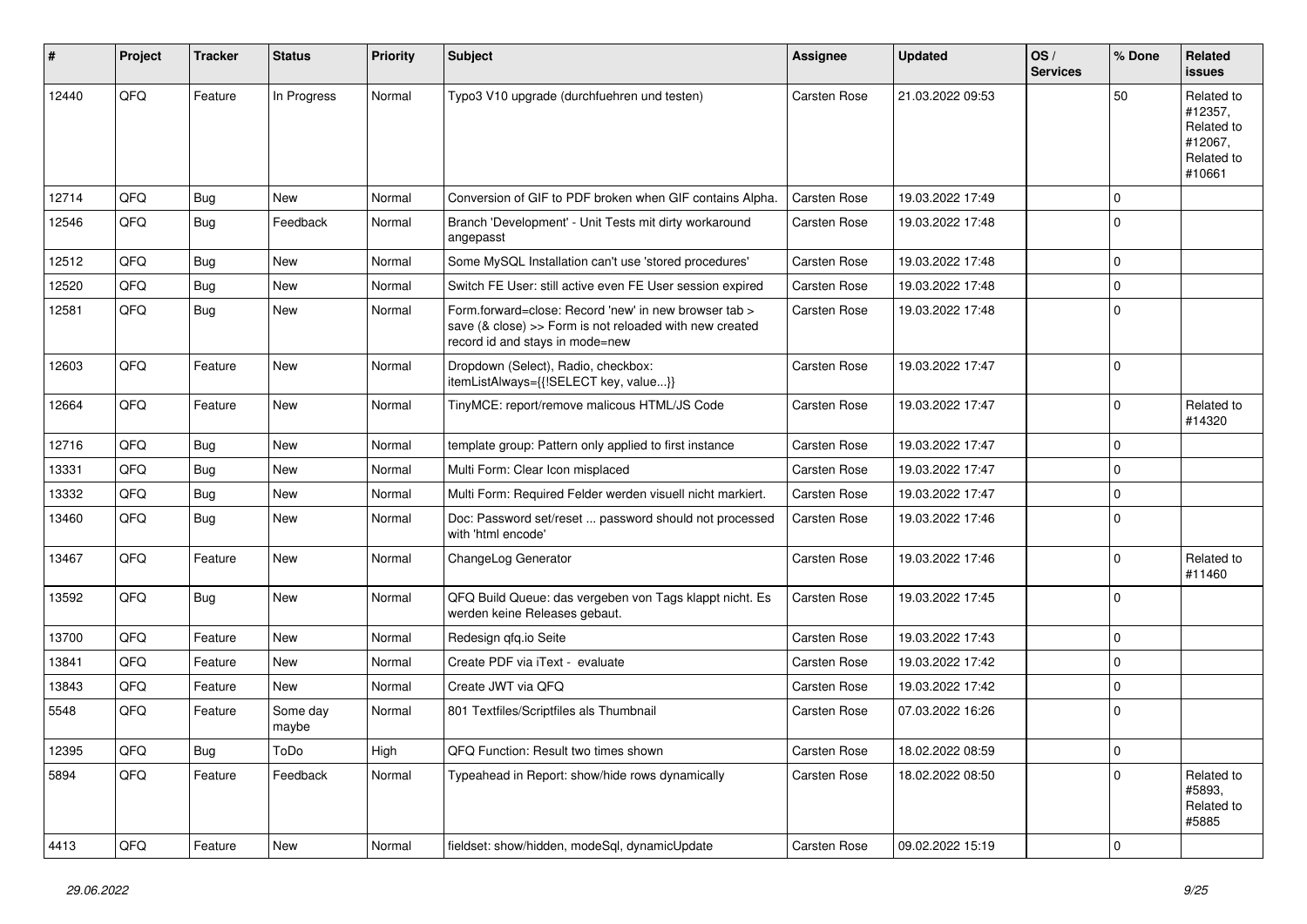| $\vert$ # | Project | <b>Tracker</b> | <b>Status</b>              | <b>Priority</b> | <b>Subject</b>                                                                                                                        | Assignee            | <b>Updated</b>   | OS/<br><b>Services</b> | % Done       | Related<br>issues                                                       |
|-----------|---------|----------------|----------------------------|-----------------|---------------------------------------------------------------------------------------------------------------------------------------|---------------------|------------------|------------------------|--------------|-------------------------------------------------------------------------|
| 13706     | QFQ     | <b>Bug</b>     | <b>New</b>                 | Normal          | Wrong CheckType in FieldElement LastStatus of Form Cron                                                                               | Carsten Rose        | 21.01.2022 18:20 |                        | $\Omega$     |                                                                         |
| 13659     | QFQ     | Bug            | New                        | Normal          | wrong sanitize class applied to R-store                                                                                               | Carsten Rose        | 15.01.2022 14:23 |                        | $\Omega$     |                                                                         |
| 9789      | QFQ     | Bug            | In Progress                | High            | Record Lock: release to early on 'leave page'                                                                                         | Carsten Rose        | 10.01.2022 09:25 |                        | 100          | Related to<br>#10081,<br>Related to<br>#9173,<br>Related to<br>#8702    |
| 12327     | QFQ     | Bug            | <b>New</b>                 | Normal          | Copy to clipboard: Glyphicon can not be changed                                                                                       | Carsten Rose        | 27.12.2021 17:59 |                        | $\Omega$     |                                                                         |
| 13566     | QFQ     | Feature        | Ready to sync<br>(develop) | Normal          | Delete config-example.gfg.php file                                                                                                    | <b>Carsten Rose</b> | 23.12.2021 09:25 |                        | $\Omega$     |                                                                         |
| 12463     | QFQ     | <b>Bug</b>     | ToDo                       | High            | QFQ Function: 'function' and 'sql' on same level - output of<br>sal is shown two times.                                               | Carsten Rose        | 15.12.2021 16:31 |                        | $\Omega$     |                                                                         |
| 12544     | QFQ     | Feature        | <b>New</b>                 | High            | a) ' AS _link' new also as ' AS _format', b) sortierung via<br>'display: none;', c) '_format' benoeitgt nicht zwingend<br>u/U/p/m/z/d | Carsten Rose        | 14.12.2021 16:03 |                        | $\Omega$     |                                                                         |
| 12702     | QFQ     | Bug            | <b>New</b>                 | High            | templateGroup: broken in multiDb Setup                                                                                                | Carsten Rose        | 14.12.2021 16:02 |                        | $\Omega$     |                                                                         |
| 12545     | QFQ     | <b>Bug</b>     | <b>New</b>                 | Urgent          | sql.log not created / updated                                                                                                         | <b>Carsten Rose</b> | 14.12.2021 16:02 |                        | $\Omega$     |                                                                         |
| 12974     | QFQ     | <b>Bug</b>     | <b>New</b>                 | High            | Sanitize Queries in Action-Elements                                                                                                   | Carsten Rose        | 07.12.2021 17:19 |                        | $\Omega$     |                                                                         |
| 12670     | QFQ     | Bug            | New                        | High            | Dropdown-Menu classes können nicht mehr angegeben<br>werden                                                                           | <b>Carsten Rose</b> | 07.12.2021 17:19 |                        | $\Omega$     |                                                                         |
| 12513     | QFQ     | <b>Bug</b>     | <b>New</b>                 | High            | Implement server side check of maxlength                                                                                              | <b>Carsten Rose</b> | 07.12.2021 17:19 |                        | $\Omega$     |                                                                         |
| 12532     | QFQ     | Feature        | <b>New</b>                 | High            | SIP-Parameter bei Seitenaufruf in Browser-Console<br>anzeigen                                                                         | <b>Carsten Rose</b> | 07.12.2021 17:19 |                        | $\Omega$     | Related to<br>#11893,<br>Related to<br>#14187                           |
| 6116      | QFQ     | <b>Bug</b>     | Priorize                   | High            | value of checkbox not saved                                                                                                           | Carsten Rose        | 07.12.2021 17:19 |                        | $\Omega$     |                                                                         |
| 12186     | QFQ     | Feature        | <b>New</b>                 | High            | TinyMCE Config für Objekte                                                                                                            | <b>Carsten Rose</b> | 07.12.2021 17:19 |                        | $\Omega$     | <b>Blocks</b><br>#12632                                                 |
| 9834      | QFQ     | <b>Bug</b>     | Priorize                   | Normal          | Input elements with tag 'disabled' are missing on<br>form-submit: server option 'processReadOnly' broken                              | Carsten Rose        | 07.12.2021 16:43 |                        | <sup>0</sup> | Related to<br>#9691.<br>Related to<br>#5305, Has<br>duplicate<br>#12331 |
| 11702     | QFQ     | Feature        | <b>New</b>                 | Normal          | HTML Special Char makes no sense for 'allbut' if '&' is<br>forbidden                                                                  | <b>Carsten Rose</b> | 07.12.2021 16:35 |                        | $\Omega$     | Related to<br>#5112,<br>Related to<br>#14320                            |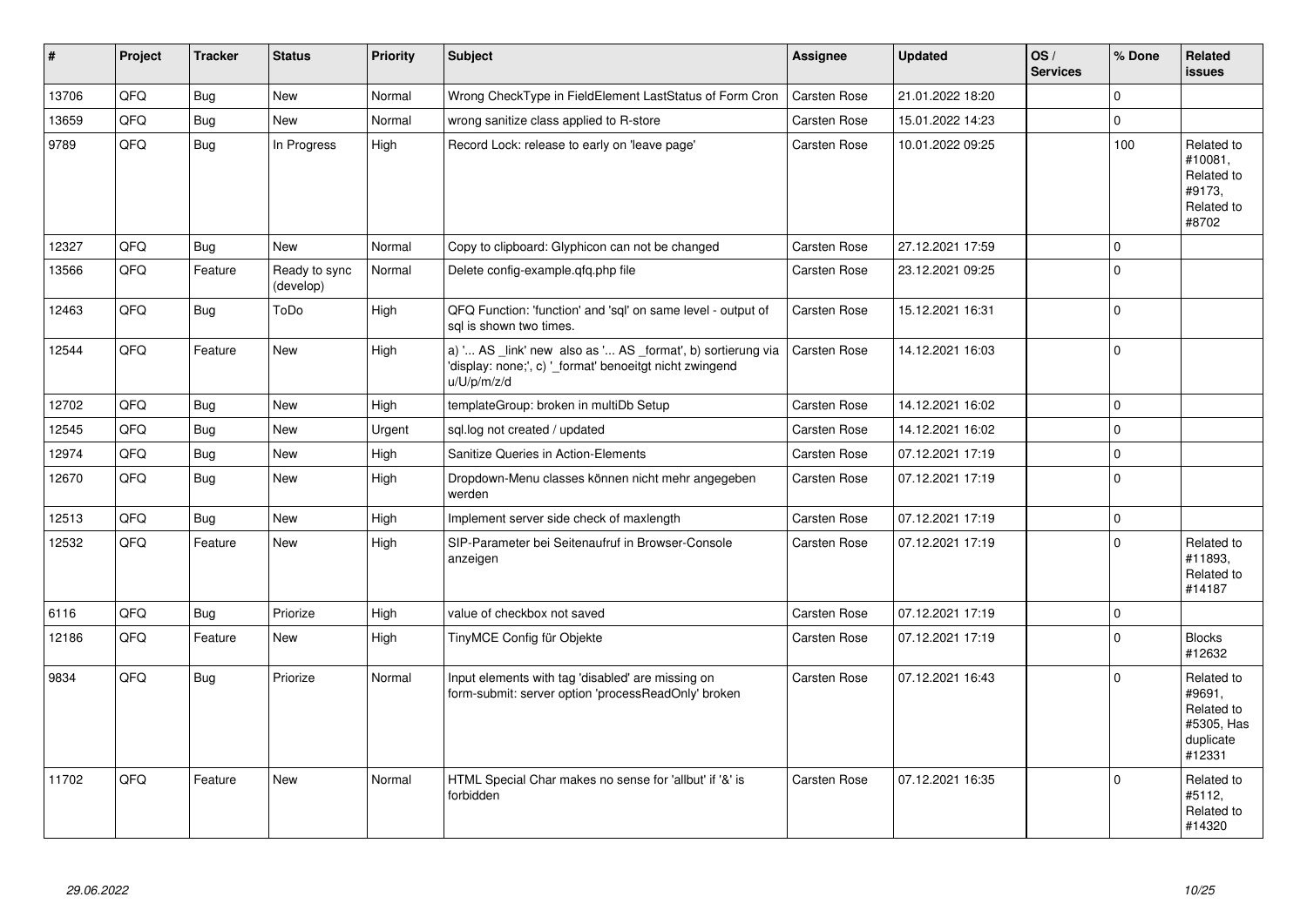| #     | Project | <b>Tracker</b> | <b>Status</b>     | <b>Priority</b> | <b>Subject</b>                                    | Assignee     | <b>Updated</b>   | OS/<br><b>Services</b> | % Done      | Related<br>issues                               |
|-------|---------|----------------|-------------------|-----------------|---------------------------------------------------|--------------|------------------|------------------------|-------------|-------------------------------------------------|
| 8082  | QFQ     | Feature        | Priorize          | High            | Contact form without saving record                | Carsten Rose | 07.12.2021 15:20 |                        | $\Omega$    | Related to<br>#8587,<br><b>Blocks</b><br>#11850 |
| 13354 | QFQ     | Feature        | <b>New</b>        | Normal          | Using Websocket in QFQ                            | Carsten Rose | 10.11.2021 15:47 |                        | $\mathbf 0$ |                                                 |
| 13330 | QFQ     | Feature        | In Progress       | Normal          | Multi Form: Upload                                | Carsten Rose | 07.11.2021 12:40 |                        | 50          | Related to<br>#9706                             |
| 9013  | QFQ     | <b>Bug</b>     | <b>New</b>        | Normal          | Error in Twig template not handled                | Carsten Rose | 20.10.2021 13:43 |                        | $\Omega$    |                                                 |
| 12337 | QFQ     | Feature        | Some day<br>maybe | Normal          | Database.php: better caching                      | Carsten Rose | 16.09.2021 15:10 |                        | $\Omega$    |                                                 |
| 12315 | QFQ     | Feature        | Some day<br>maybe | Normal          | Form History (Diffs) / Backups                    | Carsten Rose | 16.09.2021 15:10 |                        | $\mathbf 0$ |                                                 |
| 11323 | QFQ     | Feature        | Some day<br>maybe | Normal          | Report Frontend Editor Modal + Codemirror         | Carsten Rose | 16.09.2021 15:10 |                        | 0           | Related to<br>#11036                            |
| 11322 | QFQ     | Feature        | Some day<br>maybe | Normal          | Form Element JSON - (multiline parameter field)   | Carsten Rose | 16.09.2021 15:10 |                        | $\mathbf 0$ |                                                 |
| 11217 | QFQ     | Feature        | Some day<br>maybe | Normal          | <b>Extend Script Functionality</b>                | Carsten Rose | 16.09.2021 15:10 |                        | 0           |                                                 |
| 10716 | QFQ     | Feature        | Some day<br>maybe | Normal          | Business Logic mit Externen Skripten              | Carsten Rose | 16.09.2021 15:10 |                        | $\Omega$    | Related to<br>#10713,<br>Related to<br>#8217    |
| 10095 | QFQ     | Feature        | Some day<br>maybe | Normal          | Generic Gitlab Integration into QFQ               | Carsten Rose | 16.09.2021 15:10 |                        | 0           |                                                 |
| 8586  | QFQ     | Feature        | Some day<br>maybe | Normal          | QFQ: Enhance Error message for 'record not found' | Carsten Rose | 16.09.2021 15:10 |                        | $\Omega$    |                                                 |
| 8520  | QFQ     | Feature        | Some day<br>maybe | Normal          | Bring QFQ to Composer                             | Carsten Rose | 16.09.2021 15:10 |                        | $\Omega$    |                                                 |
| 8101  | QFQ     | Feature        | Some day<br>maybe | Normal          | Password hash: support further hashing methods    | Carsten Rose | 16.09.2021 15:10 |                        | $\mathbf 0$ |                                                 |
| 7456  | QFQ     | <b>Bug</b>     | Some day<br>maybe | Low             | Todos in Code: solve or make ticket               | Carsten Rose | 16.09.2021 15:10 |                        | $\mathbf 0$ |                                                 |
| 7453  | QFQ     | Feature        | Some day<br>maybe | Normal          | import / export forms QFQ                         | Carsten Rose | 16.09.2021 15:10 |                        | $\mathbf 0$ |                                                 |
| 7452  | QFG     | Feature        | Some day<br>maybe | Normal          | automate deployment new QFQ version               | Carsten Rose | 16.09.2021 15:10 |                        | $\mathbf 0$ |                                                 |
| 11036 | QFQ     | Feature        | Some day<br>maybe | Normal          | inline report editor permissions                  | Carsten Rose | 16.09.2021 15:09 |                        | 0           | Related to<br>#11323                            |
| 10745 | QFG     | Feature        | Some day<br>maybe | Normal          | Tablesorter Excel Export                          | Carsten Rose | 16.09.2021 15:09 |                        | 0           |                                                 |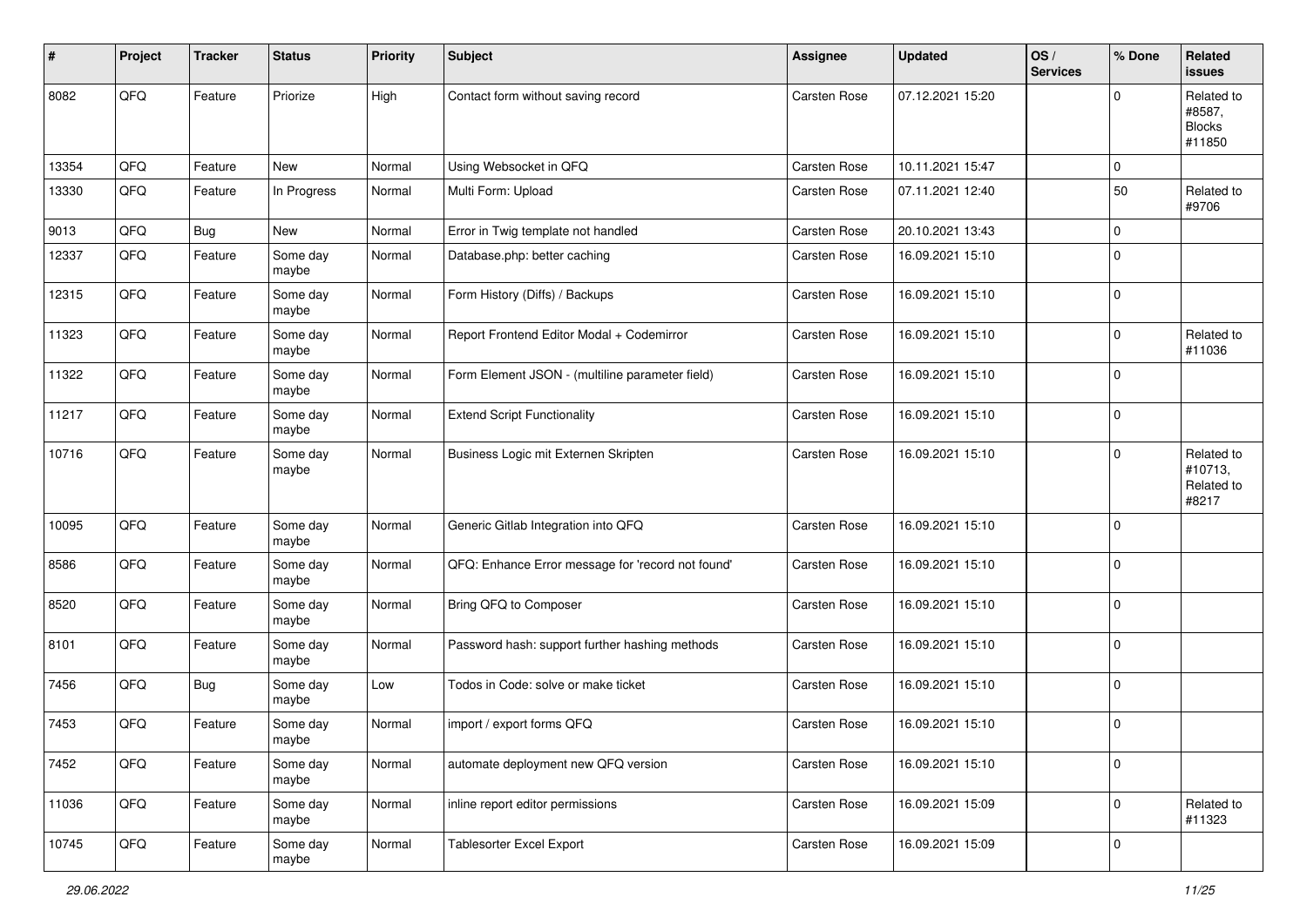| ∦     | Project | <b>Tracker</b> | <b>Status</b>     | <b>Priority</b> | <b>Subject</b>                                                           | Assignee            | <b>Updated</b>   | OS/<br><b>Services</b> | % Done      | Related<br><b>issues</b>                      |
|-------|---------|----------------|-------------------|-----------------|--------------------------------------------------------------------------|---------------------|------------------|------------------------|-------------|-----------------------------------------------|
| 10116 | QFQ     | Feature        | Some day<br>maybe | Normal          | TypeAhead: Tag - show inside 'input' element                             | Carsten Rose        | 16.09.2021 15:09 |                        | $\Omega$    |                                               |
| 12325 | QFQ     | Bug            | Priorize          | Normal          | MultiDB form.dblndex not working for report syntax                       | Carsten Rose        | 07.09.2021 13:37 |                        | $\Omega$    | Related to<br>#12145,<br>Related to<br>#12314 |
| 11980 | QFQ     | Feature        | In Progress       | Normal          | protected verzeichnis MUSS geschützt werden                              | <b>Carsten Rose</b> | 07.09.2021 13:30 |                        | $\mathbf 0$ |                                               |
| 10793 | QFQ     | Feature        | In Progress       | Normal          | <b>Update NPM Packages</b>                                               | Carsten Rose        | 07.09.2021 13:25 |                        | 30          |                                               |
| 10661 | QFQ     | <b>Bug</b>     | In Progress       | Normal          | Typo3 Warnungen                                                          | <b>Carsten Rose</b> | 07.09.2021 13:23 |                        | $\Omega$    | Related to<br>#12440                          |
| 9669  | QFQ     | <b>Bug</b>     | Some day<br>maybe | Normal          | Checkbox / Template Group: radio/checkbox visible broken<br>after 'add'  | <b>Carsten Rose</b> | 16.06.2021 13:47 |                        | $\Omega$    | Related to<br>#8091                           |
| 8204  | QFQ     | Feature        | Priorize          | High            | Position 'required mark'                                                 | Carsten Rose        | 16.06.2021 13:44 |                        | $\pmb{0}$   |                                               |
| 5305  | QFQ     | Bug            | <b>New</b>        | Normal          | Upload FormElement: nicht disabled by readonly Form                      | <b>Carsten Rose</b> | 16.06.2021 13:43 |                        | $\Omega$    | Related to<br>#9347,<br>Related to<br>#9834   |
| 12679 | QFQ     | Feature        | <b>New</b>        | Normal          | tablesorter: custom column width                                         | Carsten Rose        | 16.06.2021 11:10 |                        | $\Omega$    |                                               |
| 9121  | QFQ     | Bug            | Priorize          | High            | sip links have r and __dbIndexData set                                   | <b>Carsten Rose</b> | 12.06.2021 10:41 |                        | $\mathbf 0$ |                                               |
| 9347  | QFQ     | Bug            | New               | High            | FE.type=upload with dynamic show/hidden: required not<br>detected        | <b>Carsten Rose</b> | 12.06.2021 10:40 |                        | $\Omega$    | Related to<br>#5305,<br>Related to<br>#12398  |
| 11460 | QFQ     | Feature        | New               | Normal          | Easier creation of changelog: gitchangelog                               | Carsten Rose        | 12.06.2021 10:20 |                        | $\Omega$    | Related to<br>#13467                          |
| 6261  | QFQ     | Feature        | New               | Normal          | Persistent SIP                                                           | Carsten Rose        | 12.06.2021 09:07 |                        | $\Omega$    | Related to<br>#10819                          |
| 6723  | QFQ     | Feature        | <b>New</b>        | Normal          | Report QFQ Installation and Version                                      | Carsten Rose        | 12.06.2021 09:07 |                        | $\Omega$    |                                               |
| 9348  | QFQ     | Feature        | New               | Normal          | defaultThumbnailSize: pre render thumbnails                              | Carsten Rose        | 12.06.2021 09:05 |                        | $\mathbf 0$ |                                               |
| 9346  | QFQ     | Feature        | Priorize          | Normal          | beforeSave: check if an upload is given                                  | Carsten Rose        | 11.06.2021 21:18 |                        | $\Omega$    |                                               |
| 7890  | QFQ     | Bug            | New               | Normal          | FormElement 'required': extraButtonInfo not aligned                      | Carsten Rose        | 11.06.2021 21:17 |                        | $\Omega$    | Related to<br>#11517                          |
| 9531  | QFQ     | <b>Bug</b>     | New               | High            | FE File: Dynamic Update / modeSql / required detected even<br>it not set | <b>Carsten Rose</b> | 11.06.2021 20:32 |                        | $\Omega$    | Related to<br>#12398                          |
| 12632 | QFQ     | Feature        | <b>New</b>        | Normal          | TinyMCE: Prepare CSS classes for images                                  | Carsten Rose        | 04.06.2021 14:35 |                        | 100         | Blocked by<br>#12186                          |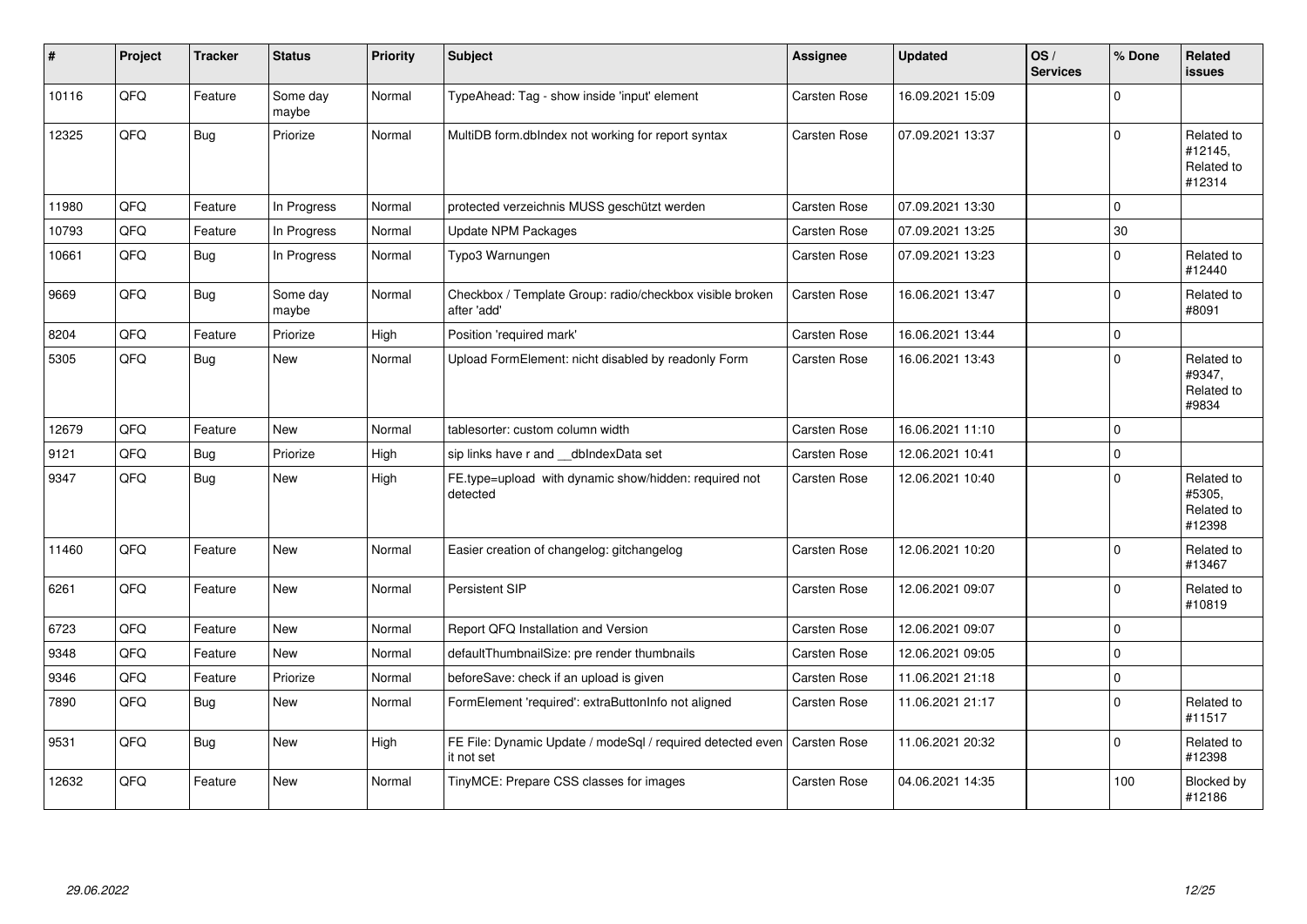| #     | Project | <b>Tracker</b> | <b>Status</b> | <b>Priority</b> | <b>Subject</b>                                                                                                 | Assignee     | <b>Updated</b>   | OS/<br><b>Services</b> | % Done      | Related<br><b>issues</b>                                               |
|-------|---------|----------------|---------------|-----------------|----------------------------------------------------------------------------------------------------------------|--------------|------------------|------------------------|-------------|------------------------------------------------------------------------|
| 11893 | QFQ     | Feature        | New           | High            | Broken SIP: a) only report one time, b) only report in main<br>column                                          | Carsten Rose | 12.05.2021 12:13 |                        | $\mathbf 0$ | Related to<br>#12532,<br>Related to<br>#14187                          |
| 9221  | QFQ     | Feature        | <b>New</b>    | Normal          | typeAhead: Zeichenlimite ausschalten                                                                           | Carsten Rose | 08.05.2021 17:06 |                        | $\mathbf 0$ |                                                                        |
| 10012 | QFQ     | Feature        | Priorize      | Normal          | redirectAllMailTo: {{beEmail:T}}                                                                               | Carsten Rose | 08.05.2021 09:54 |                        | $\Omega$    | Related to<br>#12412,<br>Related to<br>#12413,<br>Related to<br>#10011 |
| 10011 | QFQ     | Feature        | Priorize      | Normal          | Offer new STORE_TYPO3 Variable 'beUser', 'beEmail'                                                             | Carsten Rose | 08.05.2021 09:51 |                        | $\Omega$    | Related to<br>#10012,<br>Related to<br>#12511                          |
| 12412 | QFQ     | Feature        | <b>New</b>    | Normal          | Action/Escape qualifier 'e' (empty), '0': if given, an empty<br>string (or '0') will be treated as 'not found' | Carsten Rose | 08.05.2021 09:40 |                        | $\mathbf 0$ | Related to<br>#12413,<br>Related to<br>#10012                          |
| 12439 | QFQ     | Feature        | In Progress   | Normal          | TinyMCE Paste from Word & Character Count/Limit                                                                | Carsten Rose | 05.05.2021 22:15 |                        | $\mathbf 0$ |                                                                        |
| 9668  | QFQ     | Feature        | Priorize      | Normal          | Form.mode: rename 'hidden' to 'hide'                                                                           | Carsten Rose | 05.05.2021 22:14 |                        | $\mathbf 0$ | Related to<br>#6437                                                    |
| 8044  | QFQ     | Feature        | Priorize      | Normal          | Transaction: a) Form, b) Report                                                                                | Carsten Rose | 05.05.2021 22:14 |                        | $\mathbf 0$ | Related to<br>#8043                                                    |
| 3867  | QFQ     | Feature        | Priorize      | Normal          | Readonly Formular: Template Groups add/delete<br>ausbeldnen                                                    | Carsten Rose | 05.05.2021 22:12 |                        | $\Omega$    |                                                                        |
| 8963  | QFQ     | Feature        | Priorize      | Normal          | Setting values in a store: flexible way                                                                        | Carsten Rose | 05.05.2021 22:10 |                        | $\mathbf 0$ | Related to<br>#8975                                                    |
| 9394  | QFQ     | Feature        | Priorize      | Normal          | REST: allow for non numerical ids in get requests                                                              | Carsten Rose | 05.05.2021 22:10 |                        | $\mathbf 0$ |                                                                        |
| 11320 | QFQ     | Feature        | Priorize      | Normal          | Typo3 Version 10 support                                                                                       | Carsten Rose | 05.05.2021 22:09 |                        | $\pmb{0}$   |                                                                        |
| 12503 | QFQ     | Feature        | Priorize      | Normal          | Detect dangerous UPDATE statement with missing WHERE                                                           | Carsten Rose | 05.05.2021 22:09 |                        | $\mathbf 0$ |                                                                        |
| 12504 | QFQ     | Feature        | Priorize      | Normal          | sgl.log: report fe.id                                                                                          | Carsten Rose | 05.05.2021 22:09 |                        | $\mathbf 0$ |                                                                        |
| 12465 | QFQ     | Feature        | New           | Normal          | QFQ Function: use in FE to fill StoreRecord                                                                    | Carsten Rose | 05.05.2021 21:58 |                        | $\pmb{0}$   |                                                                        |
| 9534  | QFQ     | <b>Bug</b>     | Priorize      | Urgent          | FE.type=upload: 'Unknown Mode: ID"                                                                             | Carsten Rose | 03.05.2021 21:14 |                        | $\mathbf 0$ | Related to<br>#9532                                                    |
| 9173  | QFQ     | Bug            | Priorize      | Urgent          | Stale Record Lock: Firefox                                                                                     | Carsten Rose | 03.05.2021 21:14 |                        | $\mathbf 0$ | Related to<br>#9789                                                    |
| 9517  | QFQ     | Feature        | In Progress   | High            | Input multiple tags with typeahead                                                                             | Carsten Rose | 03.05.2021 21:14 |                        | 40          | Related to<br>#10150                                                   |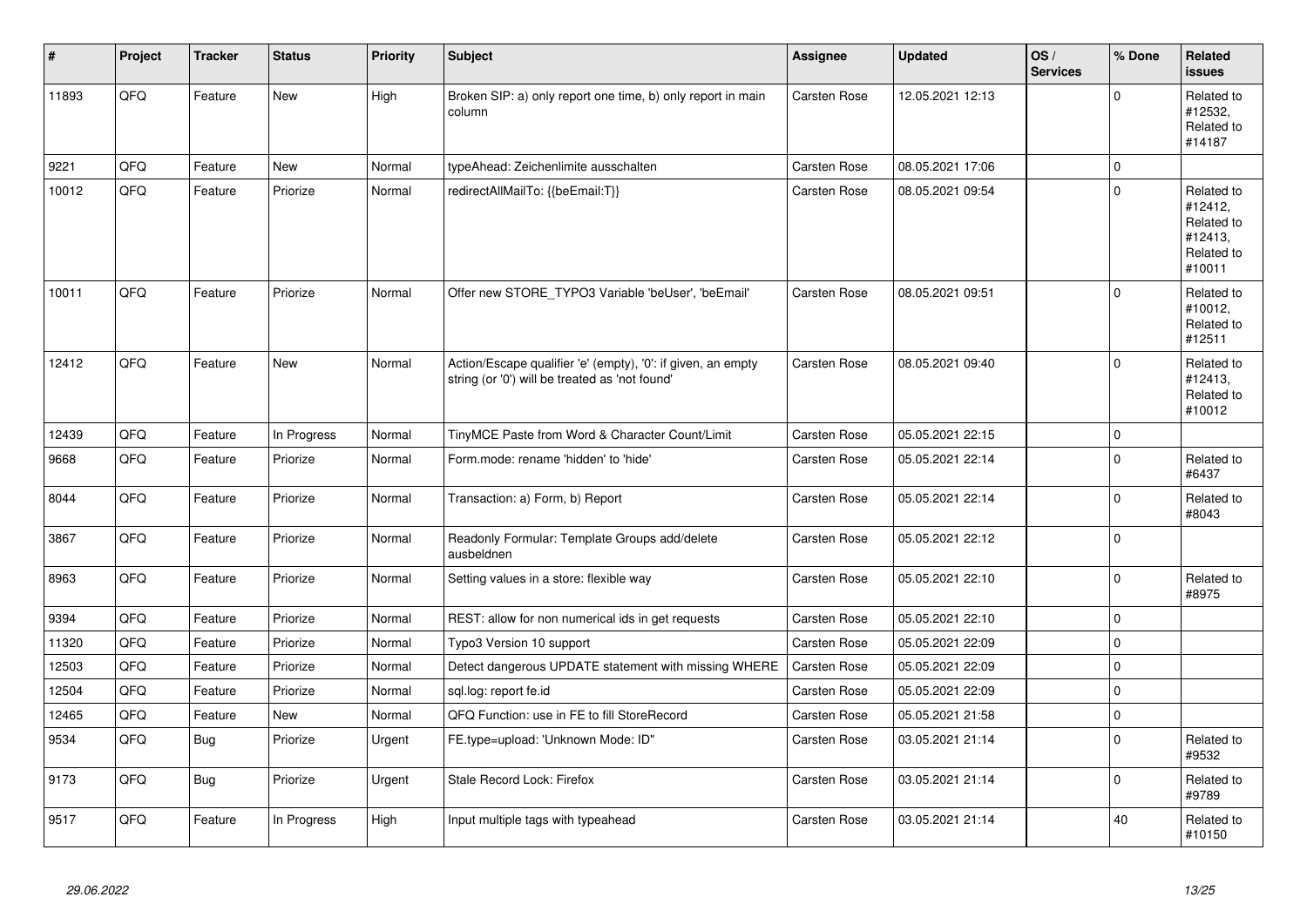| #     | Project | <b>Tracker</b> | <b>Status</b>     | <b>Priority</b> | <b>Subject</b>                                                                                         | Assignee     | <b>Updated</b>   | OS/<br><b>Services</b> | % Done      | Related<br>issues                           |
|-------|---------|----------------|-------------------|-----------------|--------------------------------------------------------------------------------------------------------|--------------|------------------|------------------------|-------------|---------------------------------------------|
| 8668  | QFQ     | <b>Bug</b>     | New               | High            | Pill disabled: dyamic mode 'hidden' not respected - FE is still<br>required                            | Carsten Rose | 03.05.2021 21:14 |                        | $\Omega$    |                                             |
| 8431  | QFQ     | <b>Bug</b>     | <b>New</b>        | High            | autocron.php with wrong path                                                                           | Carsten Rose | 03.05.2021 21:14 |                        | $\mathbf 0$ |                                             |
| 8083  | QFQ     | <b>Bug</b>     | <b>New</b>        | High            | FormEditor: primary table list does not respect<br>'indexDb={{indexData:Y}}'                           | Carsten Rose | 03.05.2021 21:14 |                        | $\Omega$    | Has<br>duplicate<br>#6678                   |
| 7899  | QFQ     | Bug            | <b>New</b>        | High            | Fe.type=password / retype / required: always complain about<br>missing value                           | Carsten Rose | 03.05.2021 21:14 |                        | $\mathbf 0$ |                                             |
| 8962  | QFQ     | Feature        | New               | High            | allow for form fields with identical names                                                             | Carsten Rose | 03.05.2021 21:14 |                        | $\Omega$    |                                             |
| 7850  | QFQ     | Feature        | <b>New</b>        | High            | Upload records: non 'pathFileName' column                                                              | Carsten Rose | 03.05.2021 21:14 |                        | $\Omega$    |                                             |
| 7650  | QFQ     | <b>Bug</b>     | <b>New</b>        | High            | Optional do not show 'required' sign on FormElement                                                    | Carsten Rose | 03.05.2021 21:14 |                        | $\mathbf 0$ |                                             |
| 5459  | QFQ     | <b>Bug</b>     | New               | High            | Multi DB: spread system tables between 'QFQ' and<br>'Data'-DB                                          | Carsten Rose | 03.05.2021 21:14 |                        | $\Omega$    | Related to<br>#4720                         |
| 5221  | QFQ     | <b>Bug</b>     | <b>New</b>        | High            | Download Dialog: Bleibt stehen in FF wenn Datei<br>automatisch gespeichert wird.                       | Carsten Rose | 03.05.2021 21:14 |                        | $\Omega$    |                                             |
| 4279  | QFQ     | <b>Bug</b>     | Some day<br>maybe | High            | config.linkVars lost                                                                                   | Carsten Rose | 03.05.2021 21:14 |                        | $\Omega$    |                                             |
| 5715  | QFQ     | Feature        | <b>New</b>        | High            | PDF Caching                                                                                            | Carsten Rose | 03.05.2021 21:14 |                        | $\Omega$    | Related to<br>#5851,<br>Related to<br>#6357 |
| 4258  | QFQ     | Feature        | Some day<br>maybe | High            | System Defaults: Forms                                                                                 | Carsten Rose | 03.05.2021 21:14 |                        | $\Omega$    |                                             |
| 3990  | QFQ     | Feature        | Some day<br>maybe | High            | custom class definition: add space automatically                                                       | Carsten Rose | 03.05.2021 21:14 |                        | $\Omega$    |                                             |
| 3967  | QFQ     | Feature        | Some day<br>maybe | High            | Report: Checkbox, Radio, Dropdown, Input welches ohne<br>Submit funktioniert - 'Inline-Form'           | Carsten Rose | 03.05.2021 21:14 |                        | $\Omega$    |                                             |
| 3570  | QFQ     | <b>Bug</b>     | Some day<br>maybe | High            | Formular mit prmitnew permitEdit=Always wird nicht<br>aufgerufen (ist leer)                            | Carsten Rose | 03.05.2021 21:14 |                        | $\mathbf 0$ |                                             |
| 3109  | QFQ     | <b>Bug</b>     | Some day<br>maybe | High            | RealUrl: Links werden nicht korrekt gerendert                                                          | Carsten Rose | 03.05.2021 21:14 |                        | $\Omega$    |                                             |
| 3061  | QFQ     | <b>Bug</b>     | Some day<br>maybe | High            | winstitute: mysql connection durcheinander - nmhp17<br>(ag7)/QFQ arbeitet mit DB/Tabellen von biostat. | Carsten Rose | 03.05.2021 21:14 |                        | $\Omega$    |                                             |
| 3848  | QFQ     | Feature        | Some day<br>maybe | High            | Antivirus check fuer Upload files in qfq?                                                              | Carsten Rose | 03.05.2021 21:14 |                        | $\mathbf 0$ | Related to<br>#4131                         |
| 3727  | QFQ     | Feature        | New               | High            | Security: Session Hijacking erschweren                                                                 | Carsten Rose | 03.05.2021 21:14 |                        | $\mathbf 0$ |                                             |
| 12468 | QFQ     | <b>Bug</b>     | New               | Urgent          | Form: update Form.title after save                                                                     | Carsten Rose | 03.05.2021 21:12 |                        | 0           |                                             |
| 10640 | QFQ     | Bug            | New               | High            | TypeAhead Tag: FE editierbar trotz readOnly                                                            | Carsten Rose | 03.05.2021 21:12 |                        | 0           |                                             |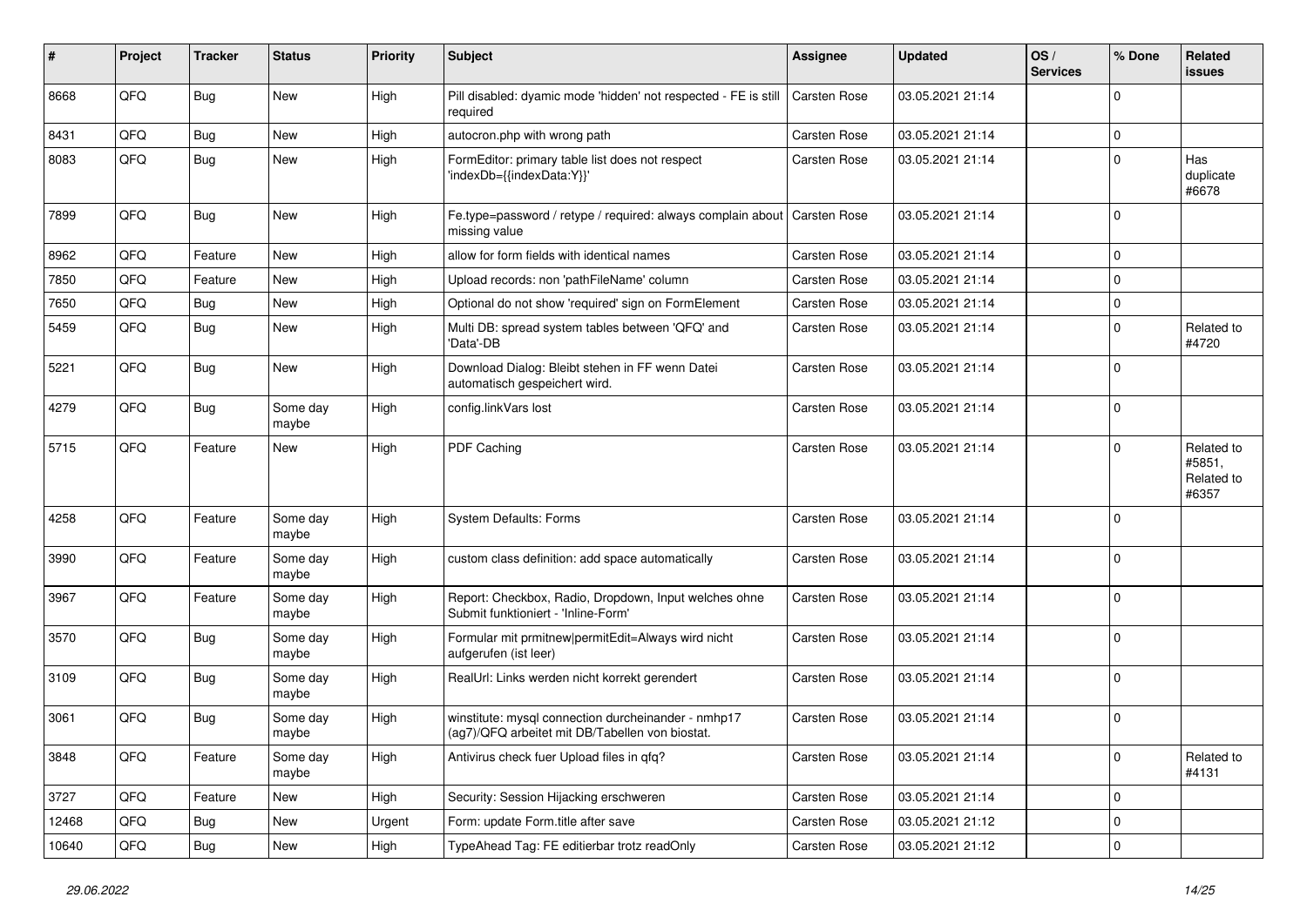| #     | Project | <b>Tracker</b> | <b>Status</b> | <b>Priority</b> | Subject                                                                                                    | Assignee                                               | <b>Updated</b>   | OS/<br><b>Services</b> | % Done         | Related<br>issues                             |                      |
|-------|---------|----------------|---------------|-----------------|------------------------------------------------------------------------------------------------------------|--------------------------------------------------------|------------------|------------------------|----------------|-----------------------------------------------|----------------------|
| 10508 | QFQ     | Bug            | New           | High            | Multi Form broken on Multi DB Instance                                                                     | Carsten Rose                                           | 03.05.2021 21:12 |                        | $\Omega$       |                                               |                      |
| 10506 | QFQ     | Bug            | <b>New</b>    | High            | Template Group broken on MultiDB instance                                                                  | Carsten Rose                                           | 03.05.2021 21:12 |                        | $\Omega$       | Related to<br>#10505                          |                      |
| 10081 | QFQ     | Bug            | <b>New</b>    | High            | Stale record lock after 'forbidden' character                                                              | Carsten Rose                                           | 03.05.2021 21:12 |                        | $\Omega$       | Related to<br>#10082,<br>Related to<br>#9789  |                      |
| 12119 | QFQ     | Feature        | <b>New</b>    | Normal          | AS paged: error message missing if there ist no 'r' argument.                                              | Carsten Rose                                           | 03.05.2021 20:51 |                        | $\Omega$       |                                               |                      |
| 12163 | QFQ     | Feature        | <b>New</b>    | Normal          | Checkbox: table wrap                                                                                       | Carsten Rose                                           | 03.05.2021 20:51 |                        | $\Omega$       |                                               |                      |
| 11668 | QFQ     | <b>Bug</b>     | New           | Normal          | Play function.sql - problem with mysql                                                                     | Carsten Rose                                           | 03.05.2021 20:48 |                        | $\mathbf 0$    |                                               |                      |
| 11667 | QFQ     | <b>Bug</b>     | <b>New</b>    | Normal          | MySQL mariadb-server-10.3: Incorrect datetime value                                                        | Carsten Rose                                           | 03.05.2021 20:48 |                        | $\Omega$       |                                               |                      |
| 11955 | QFQ     | Feature        | <b>New</b>    | Normal          | subrecord: new title option to set <th> attributes - e.g. to<br/>customize tablesorter options.</th>       | attributes - e.g. to<br>customize tablesorter options. | Carsten Rose     | 03.05.2021 20:47       |                | $\Omega$                                      | Related to<br>#11775 |
| 11747 | QFQ     | Feature        | <b>New</b>    | Normal          | Maintenance Page with Redirect                                                                             | Carsten Rose                                           | 03.05.2021 20:47 |                        | $\Omega$       | Related to<br>#11741                          |                      |
| 12480 | QFQ     | Feature        | <b>New</b>    | Normal          | If QFQ upgrade is running, block further request                                                           | Carsten Rose                                           | 03.05.2021 20:45 |                        | $\Omega$       |                                               |                      |
| 12477 | QFQ     | Feature        | New           | Normal          | Support for refactoring: Form, FormElement, diverse<br>Tabellen/Spalten, tt-content Records                | Carsten Rose                                           | 03.05.2021 20:45 |                        | $\Omega$       |                                               |                      |
| 12474 | QFQ     | Feature        | <b>New</b>    | Normal          | Check BaseConfigURL if it is given and the the last char is '/                                             | Carsten Rose                                           | 03.05.2021 20:45 |                        | $\Omega$       |                                               |                      |
| 12413 | QFQ     | Feature        | New           | Normal          | STORE_TYPO3: enhance for {{be_users.email:T}},<br>{{fe users.email:T}}                                     | Carsten Rose                                           | 03.05.2021 20:45 |                        | $\Omega$       | Related to<br>#12412,<br>Related to<br>#10012 |                      |
| 12400 | QFQ     | Feature        | <b>New</b>    | Normal          | Tutorial ist in QFQ Doku, Wird in der Suche gefunden, es<br>gibt aber kein Menupunkt - Inhalt ueberpruefen | Carsten Rose                                           | 03.05.2021 20:45 |                        | $\Omega$       |                                               |                      |
| 12269 | QFQ     | Feature        | <b>New</b>    | Normal          | 2FA - Login                                                                                                | Carsten Rose                                           | 03.05.2021 20:45 |                        | $\mathbf 0$    |                                               |                      |
| 12162 | QFQ     | Feature        | New           | Normal          | FE.type=sendmail: personalized mailing (several mails) via<br>template                                     | Carsten Rose                                           | 03.05.2021 20:45 |                        | $\Omega$       |                                               |                      |
| 12109 | QFQ     | Feature        | New           | Normal          | Donwload Link: Plain, SIP, Persistent Link, Peristent SIP -<br>new notation                                | Carsten Rose                                           | 03.05.2021 20:45 |                        | $\Omega$       | Related to<br>#12085                          |                      |
| 12330 | QFQ     | Feature        | <b>New</b>    | Normal          | Copy to input field / text area / TinyMCE                                                                  | Carsten Rose                                           | 07.04.2021 09:01 |                        | $\Omega$       |                                               |                      |
| 10080 | QFQ     | Feature        | New           | Normal          | Popup on 'save' / 'close': configure dialog (answer<br>yes/no/cancle/)                                     | Carsten Rose                                           | 28.03.2021 20:52 |                        | $\Omega$       | Is duplicate<br>of #12262                     |                      |
| 12187 | QFQ     | <b>Bug</b>     | New           | Normal          | Trigger FormAsFile() via Report: probably problem with multi<br>DB setup                                   | Carsten Rose                                           | 20.03.2021 21:20 |                        | $\overline{0}$ |                                               |                      |
| 10714 | QFQ     | Feature        | New           | Normal          | multi Table Form                                                                                           | Carsten Rose                                           | 16.03.2021 18:44 |                        | $\mathbf 0$    |                                               |                      |
| 8217  | QFQ     | Feature        | New           | Normal          | if-elseif-else construct                                                                                   | Carsten Rose                                           | 16.03.2021 18:41 |                        | $\mathbf 0$    | Related to<br>#10716                          |                      |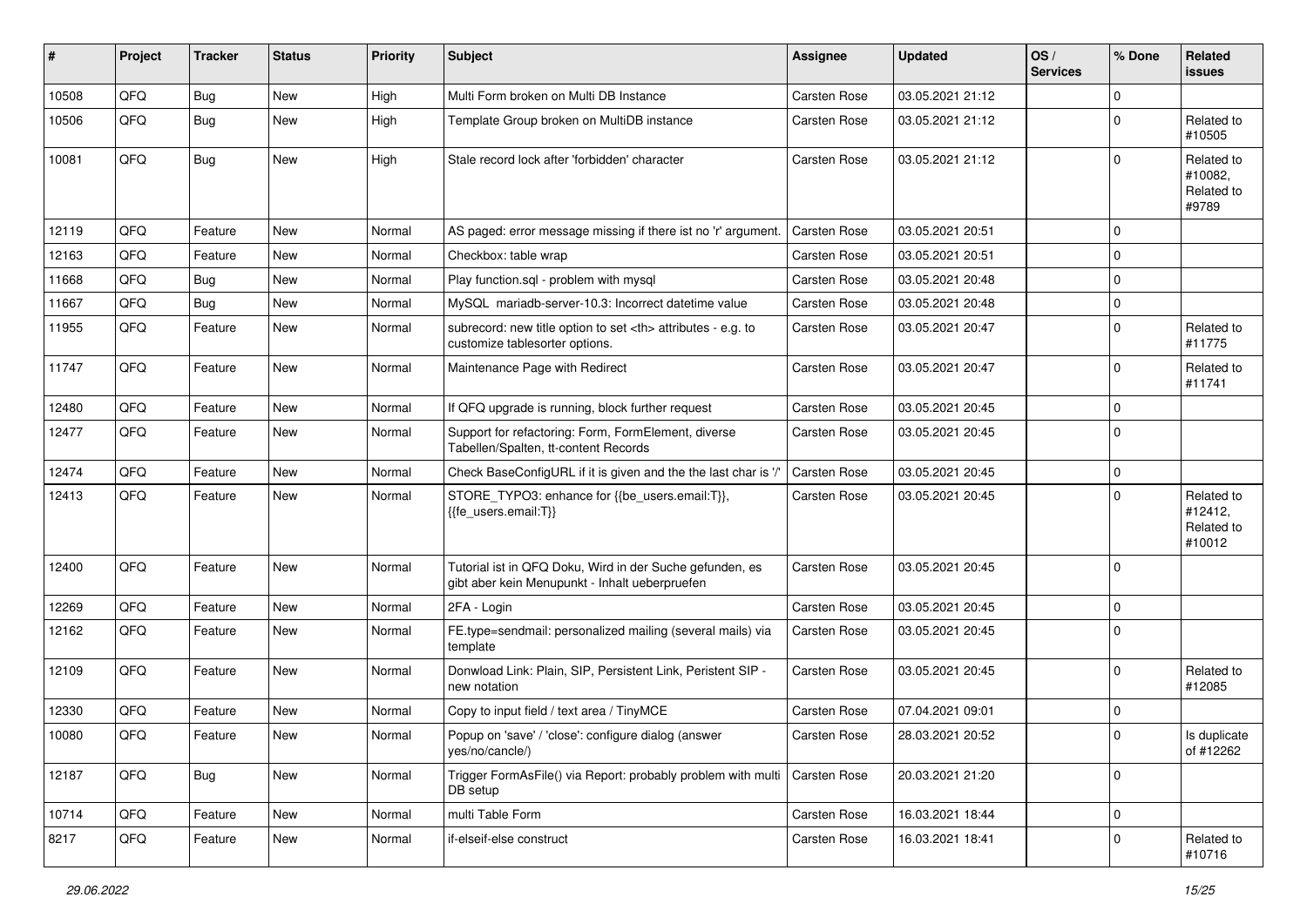| ∦     | Project | <b>Tracker</b> | <b>Status</b>     | <b>Priority</b> | <b>Subject</b>                                                                                       | Assignee            | <b>Updated</b>   | OS/<br><b>Services</b> | % Done      | Related<br>issues                                                    |
|-------|---------|----------------|-------------------|-----------------|------------------------------------------------------------------------------------------------------|---------------------|------------------|------------------------|-------------|----------------------------------------------------------------------|
| 11516 | QFQ     | Feature        | <b>New</b>        | Normal          | Multi Page Form (Previous/Next Buttons)                                                              | Carsten Rose        | 16.03.2021 17:52 |                        | $\Omega$    |                                                                      |
| 12146 | QFQ     | Feature        | New               | Normal          | Autocron Job: Anzeigen wann der naechste Job ausgefuehrt<br>wird, resp das er nicht ausgefuehrt wird | <b>Carsten Rose</b> | 15.03.2021 15:23 |                        | $\Omega$    |                                                                      |
| 12133 | QFQ     | Bug            | <b>New</b>        | Normal          | NPM, phpSpreadSheet aktualisieren                                                                    | Carsten Rose        | 15.03.2021 09:04 |                        | $\mathbf 0$ |                                                                      |
| 3864  | QFQ     | Feature        | <b>New</b>        | Normal          | Encrypt / decrypt field                                                                              | Carsten Rose        | 08.03.2021 18:08 |                        | $\Omega$    |                                                                      |
| 8187  | QFQ     | Feature        | New               | Normal          | Subrecord: enable/hide new button - make new/edit/delete<br>customizeable.                           | Carsten Rose        | 06.03.2021 18:44 |                        | $\Omega$    | Related to<br>#11326                                                 |
| 12045 | QFQ     | Bug            | <b>New</b>        | Normal          | templateGroup afterSave FE: Aufruf ohne<br>sqlHonorFormElements funktioniert nicht                   | Carsten Rose        | 18.02.2021 16:33 |                        | 0           |                                                                      |
| 12040 | QFQ     | Bug            | <b>New</b>        | Normal          | FE Mode 'hidden' für zwei FEs auf einer Zeile                                                        | Carsten Rose        | 18.02.2021 10:13 |                        | 0           |                                                                      |
| 12024 | QFQ     | Feature        | New               | Normal          | Excel Export: text columns by default decode<br>htmlspeciachar()                                     | Carsten Rose        | 17.02.2021 23:55 |                        | $\Omega$    | Related to<br>#12022                                                 |
| 12023 | QFQ     | Feature        | New               | Normal          | MySQL Stored Precdure: QDECODESPECIALCHAR()                                                          | Carsten Rose        | 16.02.2021 11:16 |                        | $\Omega$    | Related to<br>#12022                                                 |
| 9958  | QFQ     | <b>Bug</b>     | Priorize          | Normal          | Broken subrecord query: no error message                                                             | Carsten Rose        | 05.02.2021 15:15 |                        | $\mathbf 0$ |                                                                      |
| 9281  | QFQ     | Bug            | Some day<br>maybe | Normal          | Allow STRICT_TRANS_TABLES                                                                            | Carsten Rose        | 02.01.2021 18:43 |                        | $\mathbf 0$ |                                                                      |
| 5695  | QFQ     | Feature        | In Progress       | Normal          | Multiform                                                                                            | Carsten Rose        | 02.01.2021 18:38 |                        | 0           |                                                                      |
| 11775 | QFQ     | Feature        | New               | Normal          | Subrecord Tooltip pro Feld                                                                           | Carsten Rose        | 18.12.2020 15:22 |                        | $\Omega$    | Related to<br>#11955                                                 |
| 11752 | QFQ     | Bug            | New               | Normal          | checkbox renders multiple input elements with same name                                              | Carsten Rose        | 17.12.2020 14:58 |                        | $\Omega$    | Related to<br>#11750                                                 |
| 11695 | QFQ     | Bug            | <b>New</b>        | Normal          | MultiForm required FE Error                                                                          | Carsten Rose        | 04.12.2020 13:34 |                        | $\mathbf 0$ |                                                                      |
| 11523 | QFQ     | Feature        | New               | Normal          | Mit dynamic Update erkennen, ob Upload gemacht wurde                                                 | Carsten Rose        | 13.11.2020 15:07 |                        | $\Omega$    | Related to<br>#9533                                                  |
| 10937 | QFQ     | <b>Bug</b>     | New               | Normal          | Fehler mit abhängigen Select- Feldern beim Positionieren                                             | Carsten Rose        | 12.11.2020 23:45 |                        | $\mathbf 0$ |                                                                      |
| 10704 | QFQ     | Bug            | <b>New</b>        | Normal          | wkhtml problem rendering fullCalendar.js / fabric.js >><br>successor: puppeteer                      | Carsten Rose        | 12.11.2020 23:45 |                        | $\Omega$    | Related to<br>#5024,<br>Related to<br>#4650,<br>Related to<br>#10715 |
| 10588 | QFG     | <b>Bug</b>     | New               | Normal          | typeahed Tag: Doku anpassen                                                                          | Carsten Rose        | 12.11.2020 23:45 |                        | 0           |                                                                      |
| 11504 | QFQ     | Feature        | New               | Normal          | Dynamic Update: Button text update for 'Save',' Close' &<br>'Delete'                                 | Carsten Rose        | 12.11.2020 23:44 |                        | 0           |                                                                      |
| 11239 | QFQ     | <b>Bug</b>     | New               | Normal          | Radiobutton (plain): horizontales Rendern abhängig vom<br>Datentyp in der Datenbank                  | Carsten Rose        | 30.09.2020 18:37 |                        | $\mathbf 0$ |                                                                      |
| 11076 | QFG     | Feature        | In Progress       | Normal          | SELECT  AS websocket                                                                                 | Carsten Rose        | 30.08.2020 17:49 |                        | $\pmb{0}$   |                                                                      |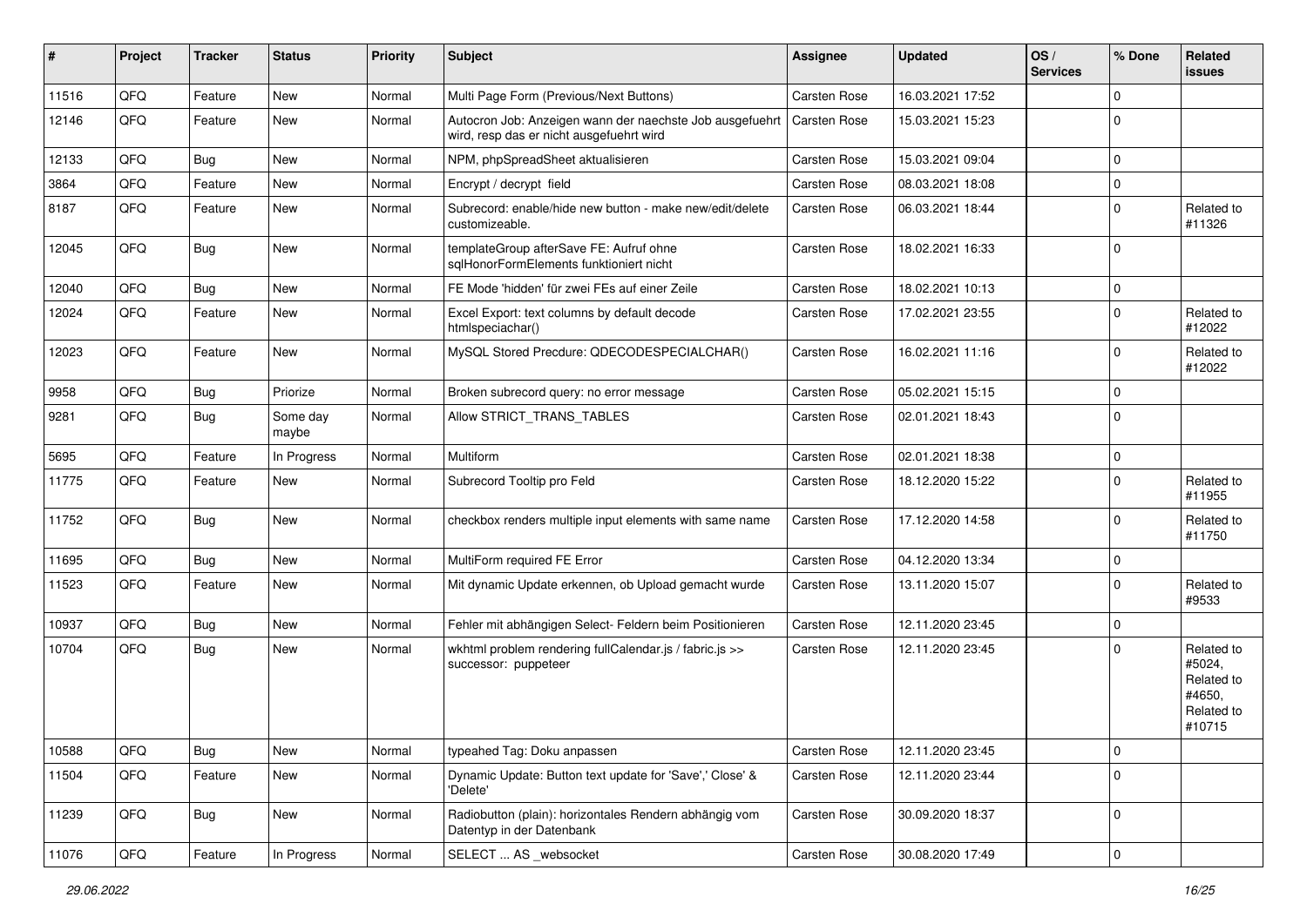| #     | Project | <b>Tracker</b> | <b>Status</b> | <b>Priority</b> | <b>Subject</b>                                                                                     | Assignee            | <b>Updated</b>   | OS/<br><b>Services</b> | % Done              | Related<br><b>issues</b>                                             |
|-------|---------|----------------|---------------|-----------------|----------------------------------------------------------------------------------------------------|---------------------|------------------|------------------------|---------------------|----------------------------------------------------------------------|
| 11080 | QFQ     | Feature        | <b>New</b>    | Normal          | Send MQTT messages                                                                                 | Carsten Rose        | 29.08.2020 19:49 |                        | $\mathbf 0$         |                                                                      |
| 10996 | QFQ     | Feature        | New           | Normal          | Download video via sip: no seek                                                                    | Carsten Rose        | 12.08.2020 14:18 |                        | $\Omega$            |                                                                      |
| 10976 | QFQ     | Feature        | New           | Normal          | Excel Export Verbesserungen                                                                        | Carsten Rose        | 06.08.2020 10:56 |                        | $\mathsf{O}\xspace$ |                                                                      |
| 10819 | QFQ     | Feature        | New           | Normal          | Persistent SIP - second try                                                                        | Carsten Rose        | 29.06.2020 23:02 |                        | $\mathbf 0$         | Related to<br>#6261                                                  |
| 3432  | QFQ     | Feature        | New           | Normal          | subrecord: dynamicUpdate                                                                           | Carsten Rose        | 11.06.2020 21:10 |                        | $\mathbf 0$         | Related to<br>#5691                                                  |
| 10005 | QFQ     | Feature        | Priorize      | Normal          | Report / special column name:  AS calendar                                                         | Carsten Rose        | 03.06.2020 17:28 |                        | $\mathbf 0$         |                                                                      |
| 10658 | QFQ     | Bug            | <b>New</b>    | Normal          | processReadOnly broken                                                                             | Carsten Rose        | 27.05.2020 17:55 |                        | $\mathbf 0$         |                                                                      |
| 5345  | QFQ     | Feature        | New           | Normal          | Report: UPDATE / INSERT / DELETE statements should<br>trigger subqueries, depending on the result. | Carsten Rose        | 27.05.2020 16:11 |                        | $\mathbf 0$         |                                                                      |
| 10593 | QFQ     | Feature        | New           | Normal          | label2: text behind input element                                                                  | Carsten Rose        | 16.05.2020 10:57 |                        | $\pmb{0}$           |                                                                      |
| 5559  | QFQ     | <b>Bug</b>     | <b>New</b>    | Normal          | FE.type = Upload: 'accept' might contain variables                                                 | Carsten Rose        | 11.05.2020 21:23 |                        | $\mathbf 0$         |                                                                      |
| 10443 | QFQ     | Feature        | In Progress   | Normal          | Konzept _api / _live                                                                               | Carsten Rose        | 07.05.2020 09:39 |                        | $\pmb{0}$           |                                                                      |
| 10322 | QFQ     | <b>Bug</b>     | New           | Normal          | FormElement / Radio: missing column 'enum' >> FE not<br>reported                                   | Carsten Rose        | 07.05.2020 09:37 |                        | $\mathbf 0$         |                                                                      |
| 10119 | QFQ     | Feature        | <b>New</b>    | Normal          | Dropdown (selectlist) & Type Ahead: format and catagorize<br>list                                  | Carsten Rose        | 07.05.2020 09:36 |                        | $\mathbf 0$         |                                                                      |
| 10082 | QFQ     | <b>Bug</b>     | New           | Normal          | FE.type=SELECT - 'sanatize' Class                                                                  | Carsten Rose        | 07.05.2020 09:36 |                        | $\mathbf 0$         | Related to<br>#10081                                                 |
| 4050  | QFQ     | Feature        | New           | Normal          | sql.log: 1) FormElement ID which causes a specific action,<br>2) Result in the same row.           | Carsten Rose        | 15.04.2020 11:35 |                        | $\mathbf 0$         | Related to<br>#5458                                                  |
| 10115 | QFQ     | Feature        | <b>New</b>    | Normal          | TypeAhead: static list                                                                             | Carsten Rose        | 26.02.2020 16:42 |                        | 100                 |                                                                      |
| 10015 | QFQ     | Feature        | Priorize      | Normal          | Monospace in Textarea                                                                              | Carsten Rose        | 03.02.2020 13:40 |                        | $\mathbf 0$         |                                                                      |
| 9783  | QFQ     | Bug            | New           | Normal          | Email with special characters                                                                      | <b>Carsten Rose</b> | 01.02.2020 23:22 |                        | $\mathsf 0$         |                                                                      |
| 9691  | QFQ     | <b>Bug</b>     | In Progress   | Normal          | Checkbox: dynamic update > readonly                                                                | Carsten Rose        | 01.02.2020 23:22 |                        | 50                  | Related to<br>#9834                                                  |
| 9811  | QFQ     | Feature        | <b>New</b>    | Normal          | Report: tag every n'th row                                                                         | Carsten Rose        | 01.02.2020 23:22 |                        | $\mathbf 0$         |                                                                      |
| 9781  | QFQ     | Feature        | <b>New</b>    | Normal          | Button: CSS class to make buttons smaller                                                          | Carsten Rose        | 01.02.2020 23:22 |                        | $\pmb{0}$           |                                                                      |
| 9707  | QFQ     | Feature        | New           | Normal          | SIP security: encode pageld and check pageld on decode                                             | Carsten Rose        | 01.02.2020 23:22 |                        | $\mathsf{O}\xspace$ |                                                                      |
| 9706  | QFQ     | Feature        | <b>New</b>    | Normal          | Multi File Upload (hidden template group)                                                          | Carsten Rose        | 01.02.2020 23:22 |                        | $\Omega$            | Related to<br>#7521,<br>Related to<br>#5562,<br>Related to<br>#13330 |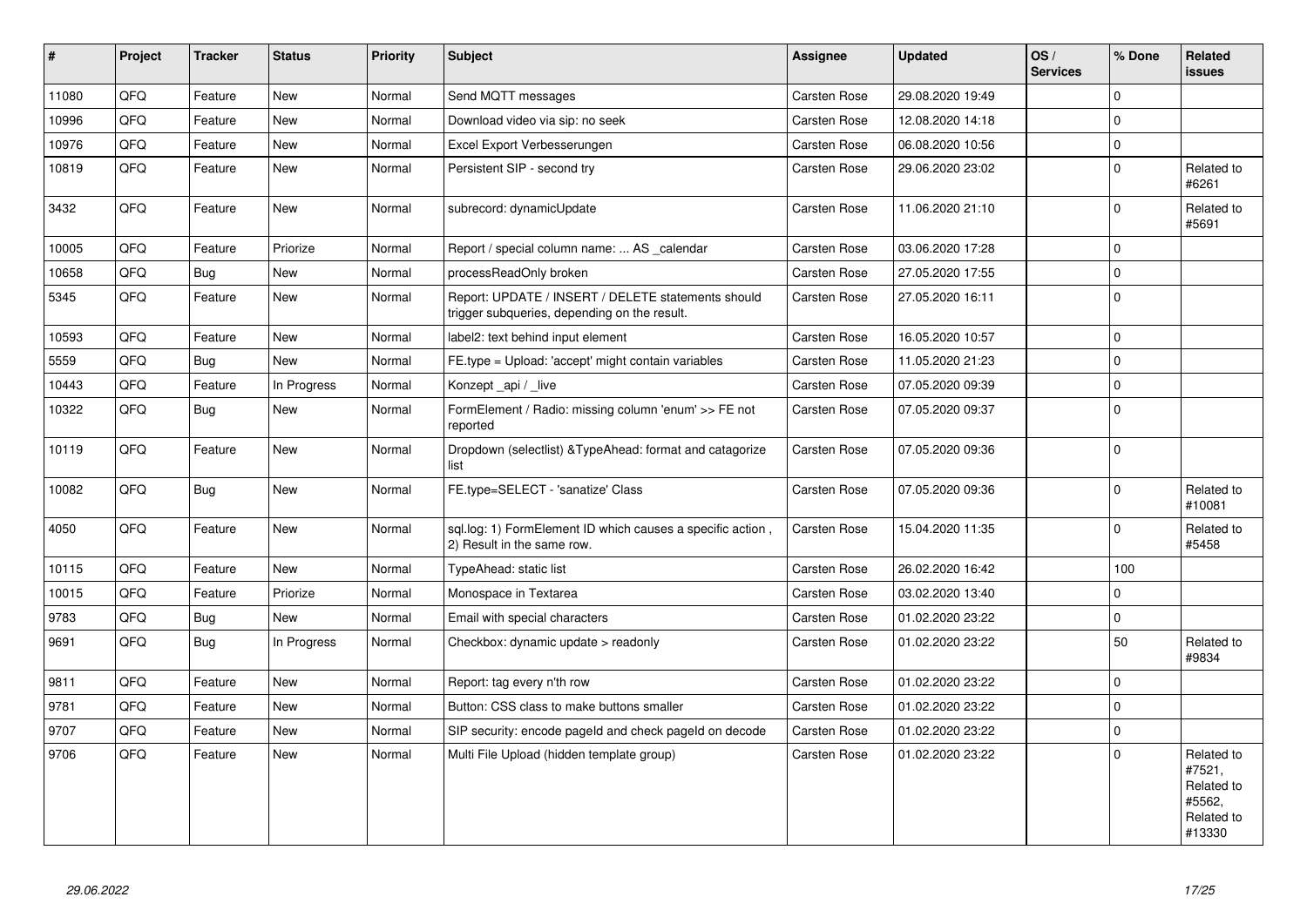| ∦    | Project | Tracker    | <b>Status</b> | <b>Priority</b> | <b>Subject</b>                                                                                         | Assignee            | <b>Updated</b>   | OS/<br><b>Services</b> | % Done      | Related<br>issues    |
|------|---------|------------|---------------|-----------------|--------------------------------------------------------------------------------------------------------|---------------------|------------------|------------------------|-------------|----------------------|
| 9533 | QFQ     | Bug        | <b>New</b>    | Normal          | FE.type=upload: Check in 'beforeSave' if upload is given                                               | Carsten Rose        | 01.02.2020 23:22 |                        | $\Omega$    | Related to<br>#11523 |
| 9537 | QFQ     | Feature    | <b>New</b>    | Normal          | FormEditor: Edit fieldset in FrontEnd                                                                  | Carsten Rose        | 01.02.2020 23:22 |                        | $\Omega$    |                      |
| 9352 | QFQ     | Feature    | <b>New</b>    | Normal          | FE 'Native' fire slaveld, sqlAfter, sqllns                                                             | Carsten Rose        | 01.02.2020 23:22 |                        | $\Omega$    |                      |
| 9317 | QFQ     | Bug        | <b>New</b>    | Normal          | FE.type=note: with dynamic show/hidden an empty label<br>causes trouble                                | Carsten Rose        | 01.02.2020 23:22 |                        | $\Omega$    |                      |
| 9275 | QFQ     | <b>Bug</b> | <b>New</b>    | Normal          | autcron: t3 page, which takes to long to respond, is not<br>reported properly                          | Carsten Rose        | 01.02.2020 23:22 |                        | 100         |                      |
| 9177 | QFQ     | Bug        | New           | Normal          | Bug? QFQ tries to save an action FE, which has real<br>existing column name                            | Carsten Rose        | 01.02.2020 23:22 |                        | $\Omega$    |                      |
| 9208 | QFQ     | Feature    | <b>New</b>    | Normal          | Manage 'recent' records                                                                                | Carsten Rose        | 01.02.2020 23:22 |                        | $\Omega$    |                      |
| 9136 | QFQ     | Feature    | <b>New</b>    | Normal          | Create ZIP files with dynamic PDFs                                                                     | Carsten Rose        | 01.02.2020 23:22 |                        | $\Omega$    |                      |
| 9127 | QFQ     | Bug        | <b>New</b>    | Normal          | Error Message: change 'roll over' color - text not readable                                            | Carsten Rose        | 01.02.2020 23:22 |                        | $\Omega$    |                      |
| 9077 | QFQ     | Bug        | <b>New</b>    | Normal          | typeAheadSql: report broken SQL                                                                        | Carsten Rose        | 01.02.2020 23:22 |                        | $\mathbf 0$ |                      |
| 9129 | QFQ     | Feature    | <b>New</b>    | Normal          | sqlValidate: Message as notification, not as error                                                     | Carsten Rose        | 01.02.2020 23:22 |                        | $\Omega$    | Related to<br>#9128  |
| 9128 | QFQ     | Feature    | New           | Normal          | Error Message: not replaced variables- a) replace back to<br>'{{', b) underline                        | Carsten Rose        | 01.02.2020 23:22 |                        | $\Omega$    | Related to<br>#9129  |
| 8975 | QFQ     | Feature    | <b>New</b>    | Normal          | Report Notation: 2.0                                                                                   | Carsten Rose        | 01.02.2020 23:22 |                        | $\Omega$    | Related to<br>#8963  |
| 8049 | QFQ     | <b>Bug</b> | <b>New</b>    | Normal          | FE.type=note, column 'value': text moves some pixel to top<br>after save                               | Carsten Rose        | 01.02.2020 23:22 |                        | $\Omega$    |                      |
| 8806 | QFQ     | Feature    | <b>New</b>    | Normal          | SQL Function nl2br                                                                                     | Carsten Rose        | 01.02.2020 23:22 |                        | $\Omega$    |                      |
| 8719 | QFQ     | Feature    | <b>New</b>    | Normal          | extraButtonLock: add support for 0/1                                                                   | <b>Carsten Rose</b> | 01.02.2020 23:22 |                        | $\Omega$    |                      |
| 8336 | QFQ     | Feature    | New           | Normal          | Form > modified > Close New: a) Optional disable popup, b)<br>custom text, c) mode on save: close stay | <b>Carsten Rose</b> | 01.02.2020 23:22 |                        | $\Omega$    | Related to<br>#8335  |
| 8089 | QFQ     | Feature    | <b>New</b>    | Normal          | Copy/Paste for FormElements                                                                            | Carsten Rose        | 01.02.2020 23:22 |                        | $\Omega$    |                      |
| 7924 | QFQ     | Feature    | <b>New</b>    | Normal          | Radio/Checkbox with Tooltip                                                                            | Carsten Rose        | 01.02.2020 23:22 |                        | $\Omega$    |                      |
| 7795 | QFQ     | Bug        | <b>New</b>    | Normal          | Readonly Form: Typeahead-Felder                                                                        | Carsten Rose        | 01.02.2020 23:22 |                        | $\Omega$    |                      |
| 7685 | QFQ     | Bug        | <b>New</b>    | Normal          | Open FormElement from QFQ error message and save<br>modified record: error about missing {{formId:F}}  | Carsten Rose        | 01.02.2020 23:22 |                        | $\Omega$    |                      |
| 7547 | QFQ     | Bug        | <b>New</b>    | Normal          | Error Message in afterSave: wrong parameter column<br>reported                                         | Carsten Rose        | 01.02.2020 23:22 |                        | $\Omega$    |                      |
| 7524 | QFQ     | Bug        | New           | Normal          | QFQ throws a 'General Error' if 'fileadmin/protected/log/' is<br>not writeable                         | <b>Carsten Rose</b> | 01.02.2020 23:22 |                        | $\mathbf 0$ |                      |
| 7513 | QFQ     | <b>Bug</b> | New           | Normal          | Radios not correct aligned                                                                             | Carsten Rose        | 01.02.2020 23:22 |                        | $\Omega$    |                      |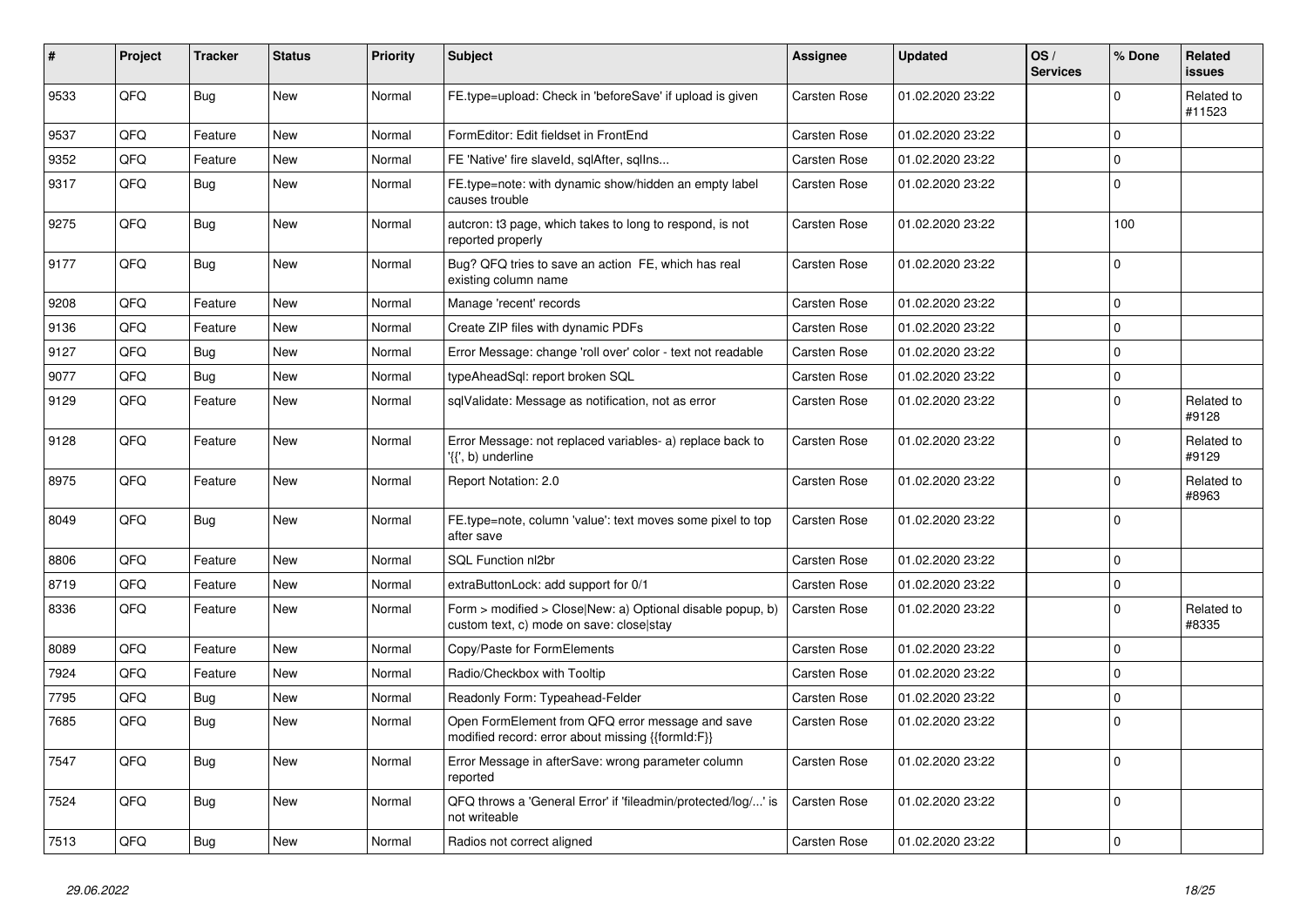| ∦    | Project | <b>Tracker</b> | <b>Status</b> | <b>Priority</b> | Subject                                                                                                          | Assignee            | <b>Updated</b>   | OS/<br><b>Services</b> | % Done      | Related<br>issues         |
|------|---------|----------------|---------------|-----------------|------------------------------------------------------------------------------------------------------------------|---------------------|------------------|------------------------|-------------|---------------------------|
| 7812 | QFQ     | Feature        | New           | Normal          | FE 'Subrecord' - new option 'subrecordShowFilter',<br>'subrecordPaging'                                          | Carsten Rose        | 01.02.2020 23:22 |                        | $\Omega$    |                           |
| 7520 | QFQ     | Feature        | New           | Normal          | QR Code:  AS _qr ( AS _link)                                                                                     | Carsten Rose        | 01.02.2020 23:22 |                        | 0           |                           |
| 7519 | QFQ     | Feature        | <b>New</b>    | Normal          | Select: Multi                                                                                                    | Carsten Rose        | 01.02.2020 23:22 |                        | 0           |                           |
| 7512 | QFQ     | Bug            | New           | Normal          | FE: inputType=number >> 'pattern' is not respected                                                               | Carsten Rose        | 01.02.2020 23:22 |                        | $\Omega$    |                           |
| 7002 | QFQ     | <b>Bug</b>     | New           | Normal          | Dynamic Update: row does not disappear / appear                                                                  | Carsten Rose        | 01.02.2020 23:22 |                        | $\mathbf 0$ |                           |
| 7109 | QFQ     | Feature        | New           | Normal          | Dynamic Updates: row/element hide                                                                                | Carsten Rose        | 01.02.2020 23:22 |                        | $\Omega$    | Has<br>duplicate<br>#4081 |
| 6250 | QFQ     | Feature        | In Progress   | Normal          | Enhance layout: a) Subrecord, b) Subrecord-Title                                                                 | Carsten Rose        | 01.02.2020 23:22 |                        | $\Omega$    | Related to<br>#5391       |
| 4082 | QFQ     | Feature        | <b>New</b>    | Normal          | Dynamic Update: modeSql - useful default                                                                         | Carsten Rose        | 01.02.2020 23:22 |                        | $\Omega$    |                           |
| 7574 | QFQ     | Bug            | New           | Normal          | Substitute error: form element not reported / dont parse<br>Form.note                                            | Carsten Rose        | 01.02.2020 23:21 |                        | $\Omega$    |                           |
| 9602 | QFQ     | Feature        | <b>New</b>    | Normal          | Form definition as JSON                                                                                          | Carsten Rose        | 01.02.2020 23:21 |                        | $\Omega$    | Related to<br>#9600       |
| 7683 | QFQ     | Feature        | New           | Normal          | Special column names in '{{ SELECT  AS _link }}' should<br>be detected                                           | Carsten Rose        | 01.02.2020 23:21 |                        | $\mathbf 0$ |                           |
| 7681 | QFQ     | Feature        | <b>New</b>    | Normal          | Optional switch off 'check for modified record'                                                                  | Carsten Rose        | 01.02.2020 23:21 |                        | 0           |                           |
| 7521 | QFQ     | Feature        | New           | Normal          | TemplateGroup: fe.type=upload                                                                                    | Carsten Rose        | 01.02.2020 23:21 |                        | $\Omega$    | Related to<br>#9706       |
| 7261 | QFQ     | <b>Bug</b>     | <b>New</b>    | Normal          | Report pathFilename for user without path, only the filename                                                     | <b>Carsten Rose</b> | 01.02.2020 23:21 |                        | $\Omega$    |                           |
| 7219 | QFQ     | Bug            | New           | Normal          | typeSheadSql / typeAheadSqlPrefetch: change to curly<br>braces                                                   | Carsten Rose        | 01.02.2020 23:21 |                        | $\Omega$    |                           |
| 7481 | QFQ     | Feature        | New           | Normal          | Detect 'BaseUrl' automatically                                                                                   | Carsten Rose        | 01.02.2020 23:21 |                        | 0           |                           |
| 7342 | QFQ     | Feature        | <b>New</b>    | Normal          | add content $=$ hide this                                                                                        | Carsten Rose        | 01.02.2020 23:21 |                        | 0           |                           |
| 7280 | QFQ     | Feature        | New           | Normal          | recently used table                                                                                              | Carsten Rose        | 01.02.2020 23:21 |                        | 0           |                           |
| 7239 | QFQ     | Feature        | New           | Normal          | TinyMCE: html tag whitelist                                                                                      | Carsten Rose        | 01.02.2020 23:21 |                        | $\Omega$    | Related to<br>#14320      |
| 7175 | QFQ     | Feature        | New           | Normal          | Upload: md5 hash as filename                                                                                     | Carsten Rose        | 01.02.2020 23:21 |                        | 0           |                           |
| 7014 | QFQ     | <b>Bug</b>     | New           | Normal          | Sending invalid emails succeeds when<br>debug.redirectAllMailTo is set                                           | Carsten Rose        | 01.02.2020 23:21 |                        | $\Omega$    |                           |
| 6912 | QFQ     | <b>Bug</b>     | New           | Normal          | error Message Var 'deadline' already set in SIP - in Form<br>with FE.value={{deadline:R:::{{deadlinePeriod:Y}}}} | Carsten Rose        | 01.02.2020 23:21 |                        | $\mathbf 0$ |                           |
| 7119 | QFQ     | Feature        | New           | Normal          | Upload: scaleDownWidth, scaleDownHeight                                                                          | Carsten Rose        | 01.02.2020 23:21 |                        | 0           |                           |
| 7102 | QFQ     | Feature        | <b>New</b>    | Normal          | Comment sign in report: '#' and '--'                                                                             | Carsten Rose        | 01.02.2020 23:21 |                        | 0           |                           |
| 7099 | QFG     | Feature        | New           | Normal          | Redesign FormEditor                                                                                              | Carsten Rose        | 01.02.2020 23:21 |                        | 0           |                           |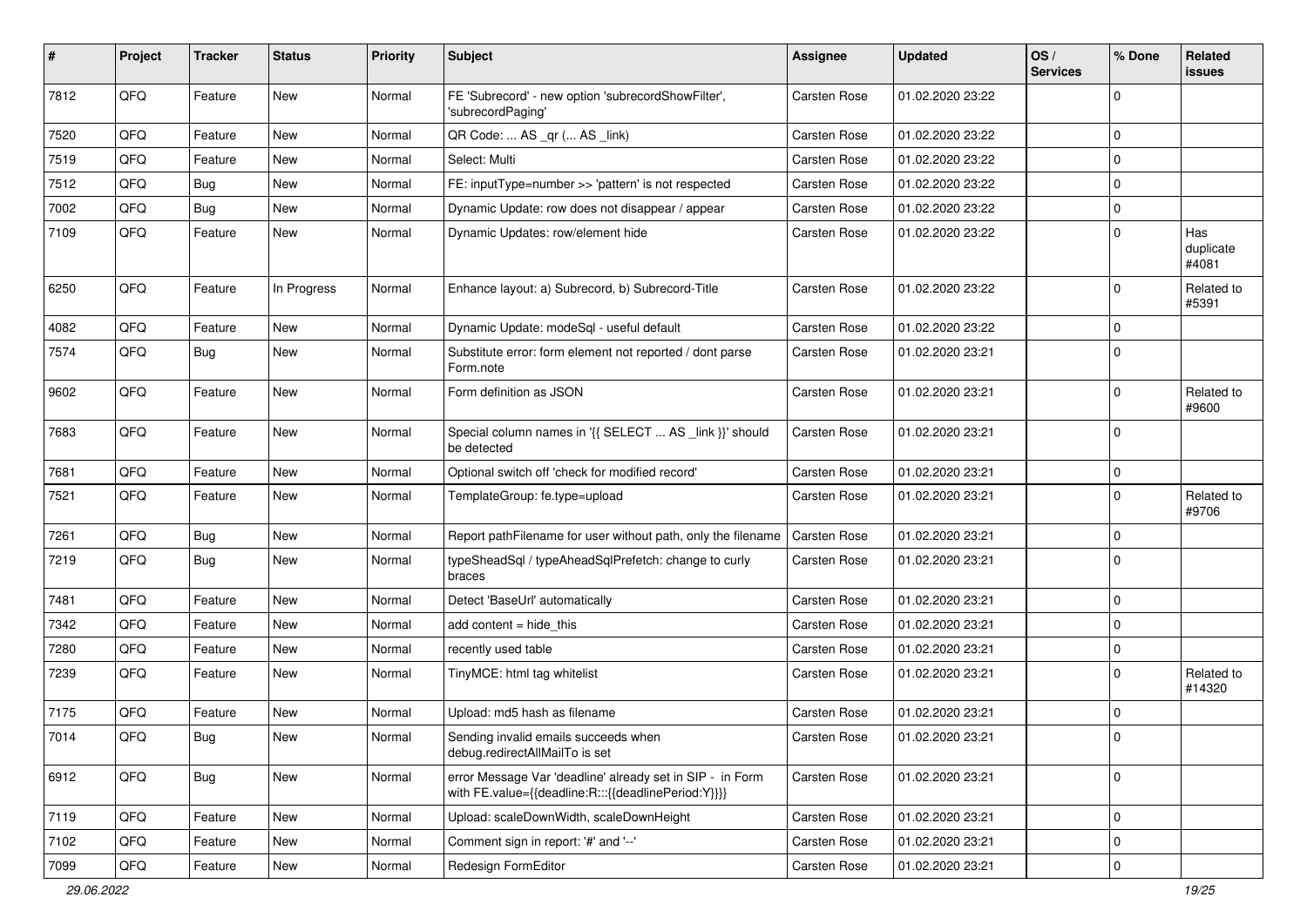| $\vert$ # | Project | <b>Tracker</b> | <b>Status</b>     | <b>Priority</b> | <b>Subject</b>                                                                                                             | <b>Assignee</b>     | Updated          | OS/<br><b>Services</b> | % Done      | Related<br>issues                              |
|-----------|---------|----------------|-------------------|-----------------|----------------------------------------------------------------------------------------------------------------------------|---------------------|------------------|------------------------|-------------|------------------------------------------------|
| 6855      | QFQ     | Feature        | New               | Normal          | With {{feUser:U}}!={{feUser:T}}: Save / Delete: only possible<br>with {{feUserSave:U}}='yes' and '{{feUserDelete:U}}='yes' | Carsten Rose        | 01.02.2020 23:21 |                        | $\Omega$    |                                                |
| 6677      | QFQ     | <b>Bug</b>     | <b>New</b>        | Normal          | Error message FE Action Element: no/wrong FE reference<br>who cause the problem.                                           | Carsten Rose        | 01.02.2020 23:21 |                        | $\Omega$    |                                                |
| 6765      | QFQ     | Feature        | <b>New</b>        | Normal          | Moeglichkeit via QFQ eigene Logs zu schreiben                                                                              | <b>Carsten Rose</b> | 01.02.2020 23:21 |                        | $\Omega$    |                                                |
| 6609      | QFQ     | Feature        | New               | Normal          | Formlet: JSON API erweitern                                                                                                | <b>Carsten Rose</b> | 01.02.2020 23:21 |                        | 50          |                                                |
| 6594      | QFQ     | Feature        | <b>New</b>        | Normal          | Excel: on download, check if there is a valid sip                                                                          | Carsten Rose        | 01.02.2020 23:21 |                        | $\Omega$    |                                                |
| 6483      | QFQ     | Bug            | New               | Normal          | R Store funktioniert nicht bei 'Report Notation' im FE                                                                     | Carsten Rose        | 01.02.2020 23:21 |                        | $\Omega$    |                                                |
| 6462      | QFQ     | <b>Bug</b>     | <b>New</b>        | Normal          | File Upload: Nutzlose Fehlermeldung wenn Datei zu gross                                                                    | <b>Carsten Rose</b> | 01.02.2020 23:21 |                        | $\mathbf 0$ | Related to<br>#6139                            |
| 6437      | QFQ     | Feature        | <b>New</b>        | Normal          | Neuer Mode Button bei FormElementen                                                                                        | <b>Carsten Rose</b> | 01.02.2020 23:21 |                        | $\Omega$    | Related to<br>#9668.<br>Blocked by<br>#9678    |
| 6292      | QFQ     | Feature        | <b>New</b>        | Normal          | Download: File speichern mit Hash aber original Filename in<br>der Datenbank vermerken fuer Downloads                      | Carsten Rose        | 01.02.2020 23:21 |                        | $\Omega$    |                                                |
| 6289      | QFQ     | Feature        | <b>New</b>        | Normal          | Form: Log                                                                                                                  | Carsten Rose        | 01.02.2020 23:21 |                        | $\mathbf 0$ |                                                |
| 5576      | QFQ     | <b>Bug</b>     | <b>New</b>        | Normal          | Using MySQL 'DROP' requires privilege - wich is not really<br>necessary.                                                   | <b>Carsten Rose</b> | 01.02.2020 23:21 |                        | $\Omega$    |                                                |
| 5131      | QFQ     | Feature        | <b>New</b>        | Normal          | Activate Spin Gear ('wait/busy' indicator) via LINK attribute                                                              | Carsten Rose        | 01.02.2020 23:21 |                        | $\Omega$    |                                                |
| 4250      | QFQ     | Feature        | <b>New</b>        | Normal          | AutoCron in QFQ via PHP                                                                                                    | <b>Carsten Rose</b> | 01.02.2020 23:21 |                        | $\Omega$    | Related to<br>#3292,<br>Related to<br>#3291    |
| 3547      | QFQ     | Bug            | <b>New</b>        | Normal          | FE of type 'note' causes writing of empty fields.                                                                          | <b>Carsten Rose</b> | 01.02.2020 23:21 |                        | $\Omega$    |                                                |
| 3504      | QFQ     | Feature        | <b>New</b>        | Normal          | Logging: welche Action FEs werden wann wie ausgefuehrt                                                                     | <b>Carsten Rose</b> | 01.02.2020 23:21 |                        | $\Omega$    | Related to<br>#5458,<br>Related to<br>#4092    |
| 4771      | QFQ     | Bug            | Some day<br>maybe | Normal          | qfq: select-down-values empty after save (edit-form for<br>program administrators)                                         | <b>Carsten Rose</b> | 01.02.2020 23:20 |                        | $\Omega$    | Related to<br>#4549, Has<br>duplicate<br>#4282 |
| 5480      | QFQ     | Feature        | Some day<br>maybe | Normal          | QFQ: Dokumentation mit Screenshots versehen                                                                                | <b>Carsten Rose</b> | 01.02.2020 23:20 |                        | $\Omega$    | Related to<br>#9879                            |
| 4659      | QFQ     | <b>Bug</b>     | Some day<br>maybe | Normal          | infoButtonExtra                                                                                                            | Carsten Rose        | 01.02.2020 23:20 |                        | $\Omega$    |                                                |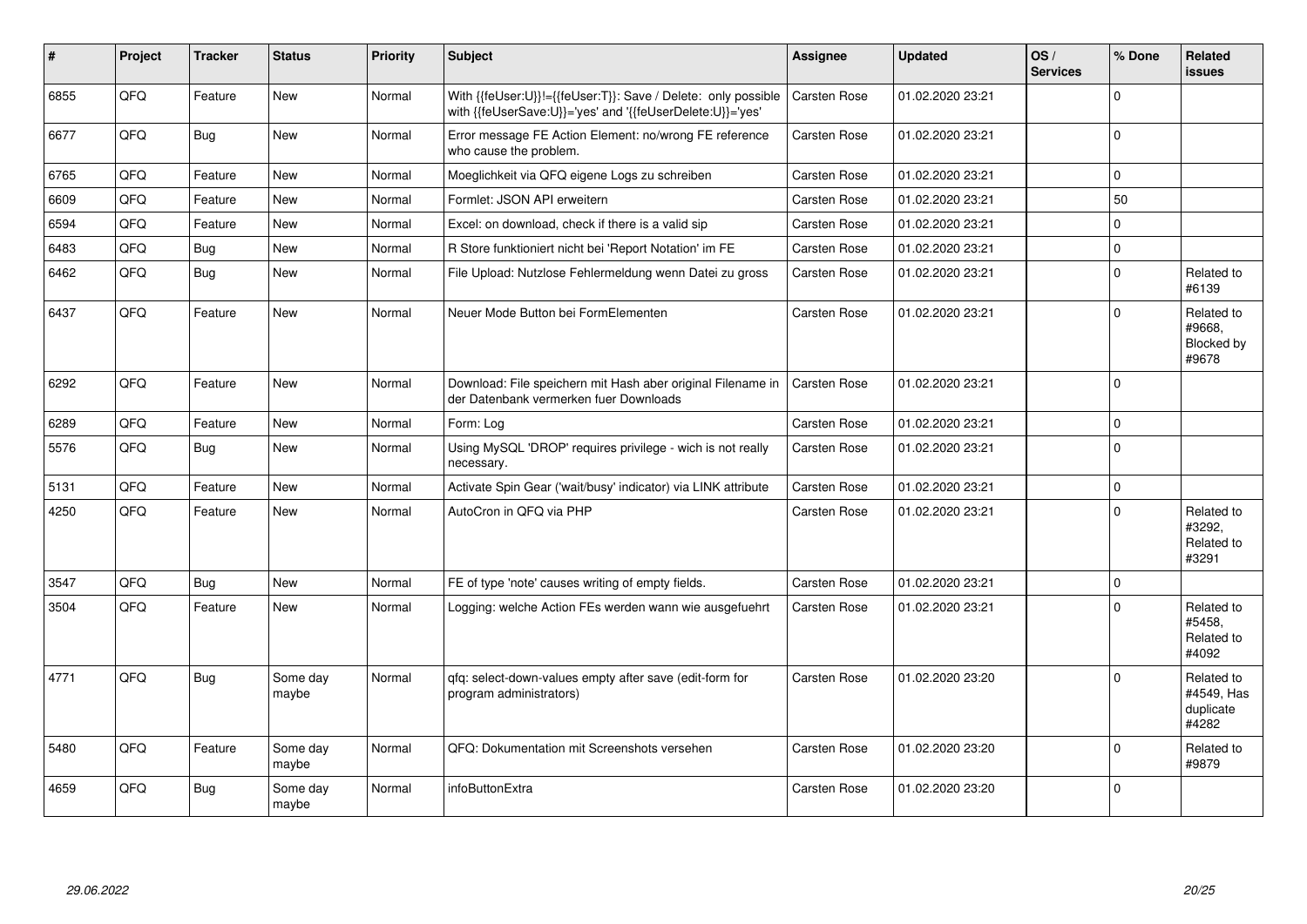| #    | Project | <b>Tracker</b> | <b>Status</b>     | <b>Priority</b> | <b>Subject</b>                                                                                                          | <b>Assignee</b>     | <b>Updated</b>   | OS/<br><b>Services</b> | % Done      | Related<br><b>issues</b>                    |
|------|---------|----------------|-------------------|-----------------|-------------------------------------------------------------------------------------------------------------------------|---------------------|------------------|------------------------|-------------|---------------------------------------------|
| 4549 | QFQ     | <b>Bug</b>     | Some day<br>maybe | Normal          | TemplateGroups: FE.type SELECT loose selected value<br>after save                                                       | Carsten Rose        | 01.02.2020 23:20 |                        | $\Omega$    | Related to<br>#4548,<br>Related to<br>#4771 |
| 4650 | QFQ     | Feature        | Some day<br>maybe | Normal          | Convert html to doc/rtf                                                                                                 | Carsten Rose        | 01.02.2020 23:20 |                        | $\Omega$    | Related to<br>#10704                        |
| 4365 | QFQ     | Feature        | Some day<br>maybe | Normal          | Multi Language: new way of config                                                                                       | Carsten Rose        | 01.02.2020 23:20 |                        | $\mathbf 0$ |                                             |
| 4343 | QFQ     | Feature        | Some day<br>maybe | Normal          | Link: Classifier to add 'attributes'                                                                                    | Carsten Rose        | 01.02.2020 23:20 |                        | $\mathbf 0$ | Related to<br>#14077                        |
| 5665 | QFQ     | Feature        | Some day<br>maybe | Normal          | Versuch das '{{!' nicht mehr noetig ist.                                                                                | Carsten Rose        | 01.02.2020 23:20 |                        | $\Omega$    | Related to<br>#7432,<br>Related to<br>#7434 |
| 5428 | QFQ     | Feature        | Some day<br>maybe | Normal          | secure thumbnail: late render on access.                                                                                | <b>Carsten Rose</b> | 01.02.2020 23:20 |                        | $\mathbf 0$ |                                             |
| 4757 | QFQ     | Feature        | Some day<br>maybe | Normal          | Test subrecord: download links ok? Links ok?                                                                            | Carsten Rose        | 01.02.2020 23:20 |                        | $\mathbf 0$ |                                             |
| 4652 | QFQ     | Feature        | Some day<br>maybe | Normal          | UZH CD: Weiterleitung auf benutzerdefinierte 403/404 Seite                                                              | Carsten Rose        | 01.02.2020 23:20 |                        | $\Omega$    |                                             |
| 4651 | QFQ     | <b>Bug</b>     | Some day<br>maybe | Normal          | "Loading document" Modal wird angezeigt bei uzhcd type=2<br>Ansicht                                                     | Carsten Rose        | 01.02.2020 23:20 |                        | $\mathbf 0$ |                                             |
| 4328 | QFQ     | <b>Bug</b>     | Some day<br>maybe | Normal          | Error Message: Show FE name/number on problems in FE                                                                    | Carsten Rose        | 01.02.2020 23:20 |                        | $\Omega$    |                                             |
| 4330 | QFQ     | Feature        | Some day<br>maybe | Normal          | Error Message: report missing {{ / }} in sqlUpdate, sqlInsert,<br>sqlDelete, sqlAfter, sqlBefore in FE action elements. | Carsten Rose        | 01.02.2020 23:20 |                        | $\mathbf 0$ |                                             |
| 5991 | QFQ     | <b>Bug</b>     | Some day<br>maybe | Normal          | URLs with ' ' or long parameter are problematic                                                                         | Carsten Rose        | 01.02.2020 23:19 |                        | 0           |                                             |
| 5983 | QFQ     | Feature        | Some day<br>maybe | Normal          | Form Submit (save & update): normalize date/-time FE                                                                    | Carsten Rose        | 01.02.2020 23:19 |                        | 0           |                                             |
| 5768 | QFQ     | <b>Bug</b>     | Some day<br>maybe | Normal          | '{{pageLanguage:T}}' missing if QFQ is called via api                                                                   | Carsten Rose        | 01.02.2020 23:19 |                        | 0           |                                             |
| 5706 | QFQ     | <b>Bug</b>     | Some day<br>maybe | Normal          | upload: fileDestination needs to be sanatized                                                                           | Carsten Rose        | 01.02.2020 23:19 |                        | $\mathbf 0$ |                                             |
| 5557 | QFG     | <b>Bug</b>     | Some day<br>maybe | Normal          | Form load: STORE RECORD filled, but should be empty                                                                     | Carsten Rose        | 01.02.2020 23:19 |                        | 0           |                                             |
| 5852 | QFG     | Feature        | Some day<br>maybe | Normal          | Logging: mail.log / sql.log - im FE anzeigen und via AJAX<br>aktualisieren                                              | Carsten Rose        | 01.02.2020 23:19 |                        | $\mathbf 0$ | Related to<br>#5885                         |
| 5579 | QFQ     | Feature        | Some day<br>maybe | Normal          | Enhance Doc / Presentation: variable type 'link column type'                                                            | Carsten Rose        | 01.02.2020 23:19 |                        | 0           |                                             |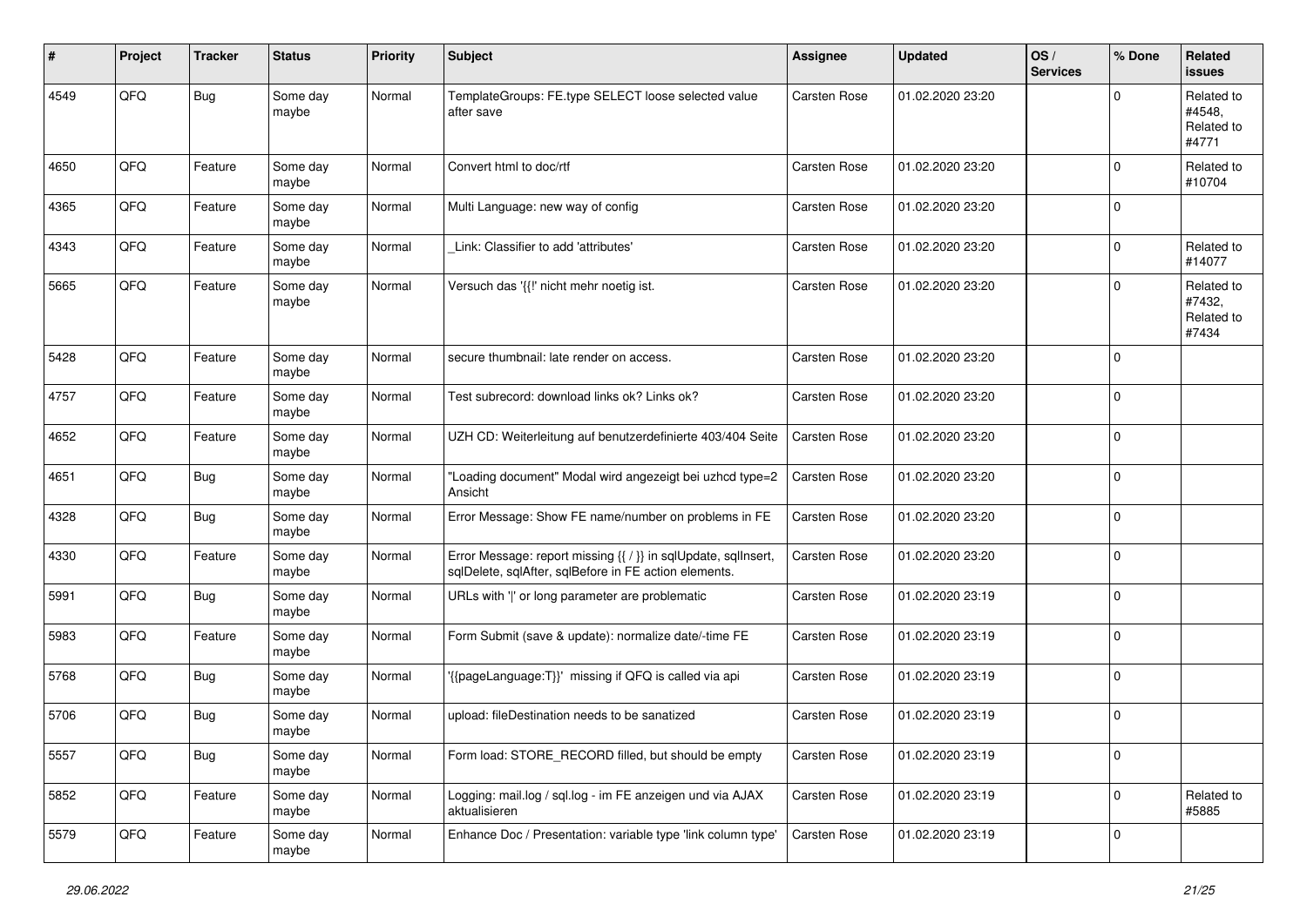| ∦     | Project | <b>Tracker</b> | <b>Status</b>     | <b>Priority</b> | <b>Subject</b>                                                                                                                 | Assignee            | <b>Updated</b>   | OS/<br><b>Services</b> | % Done       | Related<br><b>issues</b> |
|-------|---------|----------------|-------------------|-----------------|--------------------------------------------------------------------------------------------------------------------------------|---------------------|------------------|------------------------|--------------|--------------------------|
| 5021  | QFQ     | Bug            | Some day<br>maybe | Normal          | FE.typ=extra - during save displays error 'datum2' already<br>filled in STORE_SIP - the value is stored nevertheless           | <b>Carsten Rose</b> | 01.02.2020 23:19 |                        | $\Omega$     | Related to<br>#3875      |
| 5132  | QFQ     | Feature        | Some day<br>maybe | Normal          | Error Message sendmail missing attachment: more details                                                                        | Carsten Rose        | 01.02.2020 23:19 |                        | $\Omega$     |                          |
| 4872  | QFQ     | Feature        | Some day<br>maybe | Normal          | Fields of Typo3 page available in STORE_TYPO3                                                                                  | Carsten Rose        | 01.02.2020 23:19 |                        | $\Omega$     |                          |
| 4869  | QFQ     | Feature        | Some day<br>maybe | Normal          | Dynamic Update (show, hide, readonly?, required?) for<br><b>Template Group Elements</b>                                        | Carsten Rose        | 01.02.2020 23:19 |                        | $\mathbf 0$  | Related to<br>#4865      |
| 4606  | QFQ     | Feature        | Some day<br>maybe | Normal          | link: qualifier to render bootstrap button                                                                                     | Carsten Rose        | 01.02.2020 23:19 |                        | $\Omega$     |                          |
| 4583  | QFQ     | Bug            | Some day<br>maybe | Normal          | Dynamic Update bei TypeAhead Feldern                                                                                           | Carsten Rose        | 01.02.2020 23:19 |                        | $\Omega$     |                          |
| 4528  | QFQ     | Bug            | Some day<br>maybe | Normal          | extraButtonLock mit SQLAhead Bug                                                                                               | Carsten Rose        | 01.02.2020 23:19 |                        | $\mathbf{0}$ |                          |
| 4092  | QFQ     | Bug            | Some day<br>maybe | Normal          | 1) Logging verbessern wann welches FE warum ausgefuehrt   Carsten Rose<br>wird, 2) Documentation: Best Practice Template Group |                     | 01.02.2020 23:19 |                        | $\mathbf 0$  | Related to<br>#3504      |
| 9968  | QFQ     | Feature        | Priorize          | Normal          | Tooltip in Links for Developer                                                                                                 | Carsten Rose        | 01.02.2020 23:17 |                        | $\mathbf 0$  |                          |
| 8277  | QFQ     | Feature        | Priorize          | Normal          | fe.parameter.default=                                                                                                          | Carsten Rose        | 01.02.2020 23:17 |                        | $\Omega$     | Related to<br>#8113      |
| 9928  | QFQ     | Feature        | Priorize          | Normal          | SpecialColumnName: a) Deprecated: ' AS "_+tag " ', b)<br>New: ' AS "_ <tag1><tag2>"</tag2></tag1>                              | Carsten Rose        | 01.02.2020 23:17 |                        | $\Omega$     | Related to<br>#9929      |
| 10014 | QFQ     | Feature        | <b>New</b>        | Normal          | Manual.rst: describe behaviour and process order of<br>fillStoreVar, slaveId, sqlBefore,                                       | Carsten Rose        | 01.02.2020 22:31 |                        | $\Omega$     |                          |
| 9773  | QFQ     | Bug            | <b>New</b>        | Normal          | form.parameter.formModeGlobal=requiredOff                                                                                      | Carsten Rose        | 01.02.2020 15:56 |                        | $\mathbf 0$  |                          |
| 2643  | QFQ     | <b>Bug</b>     | Some day<br>maybe | Normal          | Zend / PHP Webinars anschauen                                                                                                  | Carsten Rose        | 01.02.2020 15:56 |                        | $\mathbf{0}$ |                          |
| 9983  | QFQ     | Feature        | <b>New</b>        | Normal          | Report Notation: new keyword 'range'                                                                                           | Carsten Rose        | 01.02.2020 15:55 |                        | $\mathbf 0$  |                          |
| 9975  | QFQ     | Bug            | Priorize          | Normal          | Dropdown Menu: 'r:3' broken                                                                                                    | Carsten Rose        | 01.02.2020 10:13 |                        | $\mathbf 0$  |                          |
| 9947  | QFQ     | <b>Bug</b>     | Priorize          | Normal          | Unwanted error message if missing 'typeAheadSqlPrefetch'                                                                       | Carsten Rose        | 01.02.2020 10:13 |                        | $\mathbf 0$  |                          |
| 9862  | QFQ     | Bug            | Priorize          | Normal          | Failed writing to sql mail qfq.log should throw an exception                                                                   | Carsten Rose        | 01.02.2020 10:13 |                        | $\Omega$     |                          |
| 9900  | QFQ     | Feature        | Priorize          | Normal          | Generic API Call: tt-content record >> JSON                                                                                    | Carsten Rose        | 01.02.2020 10:13 |                        | $\Omega$     |                          |
| 8037  | QFQ     | <b>Bug</b>     | Priorize          | Normal          | FE.type=upload (advanced mode): {{slaveId:V}} missing<br>during dynamic update                                                 | Carsten Rose        | 01.02.2020 10:13 |                        | l 0          |                          |
| 7656  | QFQ     | <b>Bug</b>     | Priorize          | Normal          | FE with required, 'pattern' and 'extraButtonLock': always<br>complain about missing value                                      | Carsten Rose        | 01.02.2020 10:13 |                        | $\mathbf{0}$ |                          |
| 8585  | QFQ     | Feature        | Priorize          | Normal          | Enhance Error message for 'unknown form'                                                                                       | Carsten Rose        | 01.02.2020 10:13 |                        | 0            |                          |
| 8584  | QFQ     | Feature        | Priorize          | Normal          | FE 'Action' - never assign to Container (except Template<br>Group)                                                             | Carsten Rose        | 01.02.2020 10:13 |                        | $\mathbf 0$  |                          |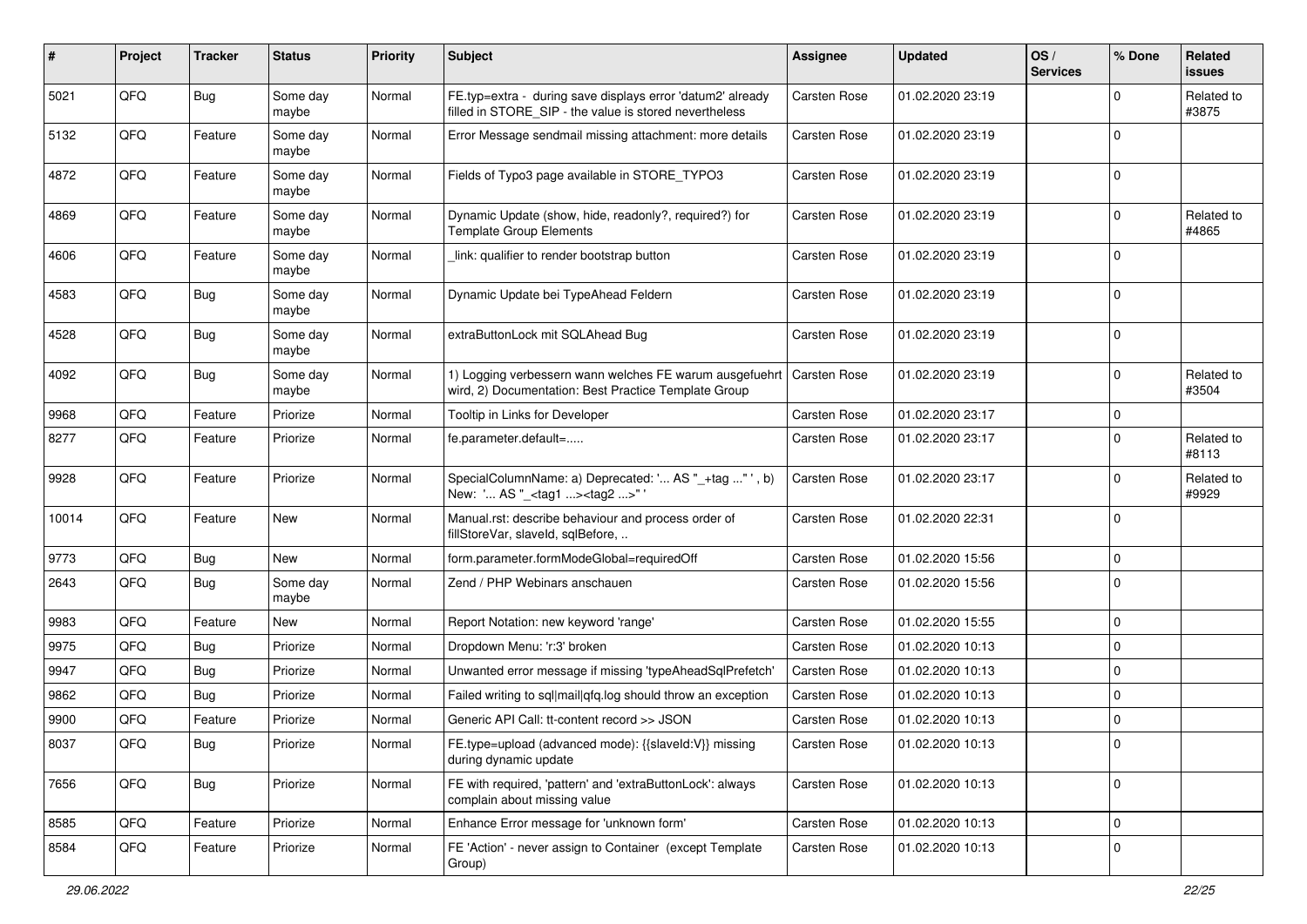| ∦    | Project | <b>Tracker</b> | <b>Status</b>     | <b>Priority</b> | Subject                                                                                                                               | Assignee            | <b>Updated</b>   | OS/<br><b>Services</b> | % Done       | Related<br>issues                           |
|------|---------|----------------|-------------------|-----------------|---------------------------------------------------------------------------------------------------------------------------------------|---------------------|------------------|------------------------|--------------|---------------------------------------------|
| 8034 | QFQ     | Feature        | Priorize          | Normal          | FormElement 'data': 22.22.2222 should not be accepted                                                                                 | Carsten Rose        | 01.02.2020 10:13 |                        | $\Omega$     |                                             |
| 7630 | QFQ     | Feature        | Priorize          | Normal          | detailed error message for simple upload                                                                                              | Carsten Rose        | 01.02.2020 10:13 |                        | $\Omega$     |                                             |
| 7616 | QFQ     | Bug            | Priorize          | Normal          | Selectlist with Enum & Dynamic Update                                                                                                 | Carsten Rose        | 01.02.2020 10:13 |                        | $\Omega$     |                                             |
| 6574 | QFQ     | Bug            | Priorize          | Normal          | qfq.log: Fehlermeldung wurde angezeigt, aber nicht geloggt                                                                            | Carsten Rose        | 01.02.2020 10:13 |                        | $\Omega$     |                                             |
| 7522 | QFQ     | Feature        | Priorize          | Normal          | Inserting default index.html to folder (Avoid Apache<br>Indexing)                                                                     | Carsten Rose        | 01.02.2020 10:13 |                        | $\Omega$     |                                             |
| 7290 | QFQ     | Feature        | Priorize          | Normal          | FormEditor: title as textarea if LEN(title)>60                                                                                        | Carsten Rose        | 01.02.2020 10:13 |                        | $\Omega$     | Blocked by<br>#7682                         |
| 7217 | QFQ     | Feature        | Priorize          | Normal          | Download: notice User if `_sip=?` is missing                                                                                          | Carsten Rose        | 01.02.2020 10:13 |                        | $\Omega$     |                                             |
| 6998 | QFQ     | Feature        | Priorize          | Normal          | Form: with debug=on show column information as tooltip of<br>column label                                                             | Carsten Rose        | 01.02.2020 10:13 |                        | $\Omega$     |                                             |
| 3782 | QFQ     | Bug            | Priorize          | Normal          | Bei fehlerhafter Eingabe (z.B. Datum) sollte das erwartete<br>Format angezeigt werden                                                 | Carsten Rose        | 01.02.2020 10:13 |                        | $\mathbf 0$  |                                             |
| 5942 | QFQ     | Feature        | Priorize          | Normal          | 'L' and 'type': append to links, generate via '_link' by using 'u:'                                                                   | <b>Carsten Rose</b> | 01.02.2020 10:13 |                        | $\mathbf 0$  |                                             |
| 7920 | QFQ     | Feature        | <b>New</b>        | Normal          | FE: Syntax Highlight, Zeinlenumbruch                                                                                                  | Carsten Rose        | 01.02.2020 10:03 |                        | $\Omega$     |                                             |
| 5782 | QFQ     | Feature        | <b>New</b>        | Normal          | NextCloud API                                                                                                                         | Carsten Rose        | 01.02.2020 10:02 |                        | $\Omega$     |                                             |
| 7660 | QFQ     | Feature        | New               | Normal          | IMAP: import mails to DB, move / delete mails                                                                                         | Carsten Rose        | 01.02.2020 09:52 |                        | $\mathbf 0$  |                                             |
| 9927 | QFQ     | Feature        | New               | Normal          | QFQ Update: a) Update nur machen wenn BE User<br>eingeloggt ist., b) Bei Fehler genaue Meldung welcher<br>Updateschritt Probleme hat. | Carsten Rose        | 22.01.2020 12:59 |                        | $\Omega$     |                                             |
| 9777 | QFQ     | Feature        | <b>New</b>        | Normal          | Logging QFQ Variables                                                                                                                 | Carsten Rose        | 16.12.2019 17:17 |                        | $\mathbf 0$  |                                             |
| 8702 | QFQ     | Feature        | New               | Normal          | Load Record which is locked: missing user info                                                                                        | Carsten Rose        | 11.12.2019 16:16 |                        | $\Omega$     | Related to<br>#9789                         |
| 4756 | QFQ     | <b>Bug</b>     | <b>New</b>        | Normal          | Form dirty even nothing changes                                                                                                       | Carsten Rose        | 11.12.2019 16:16 |                        | $\mathbf 0$  |                                             |
| 7480 | QFQ     | Feature        | <b>New</b>        | Normal          | Record History (Undo / Redo)                                                                                                          | <b>Carsten Rose</b> | 11.12.2019 16:16 |                        | $\mathbf{0}$ | Related to<br>#2361                         |
| 6602 | QFQ     | Feature        | <b>New</b>        | Normal          | Formlet: in Report auf Mausklick ein mini-form oeffnen                                                                                | Carsten Rose        | 11.12.2019 16:16 |                        | $\Omega$     |                                             |
| 4023 | QFQ     | Feature        | New               | Normal          | prepared statements - FE action: salveld, sqlInsert,<br>sqlUpdate, sqlDelete, sqlBefore, sqlAfter                                     | Carsten Rose        | 11.12.2019 16:15 |                        | $\Omega$     |                                             |
| 2361 | QFQ     | Feature        | New               | Normal          | Logging wer/wann/wo welches Formular aufgerufen hat                                                                                   | Carsten Rose        | 11.12.2019 16:15 |                        | $\mathbf 0$  | Related to<br>#4432,<br>Related to<br>#7480 |
| 3267 | QFQ     | Feature        | Some day<br>maybe | Normal          | 2 Forms auf einer Seite: real + Read only                                                                                             | Carsten Rose        | 11.12.2019 16:03 |                        | $\mathbf{0}$ |                                             |
| 3130 | QFQ     | Bug            | Some day<br>maybe | Normal          | Debug Info's nicht korrekt nach 'New > Save'.                                                                                         | Carsten Rose        | 11.12.2019 16:03 |                        | $\mathbf 0$  | Related to<br>#3253                         |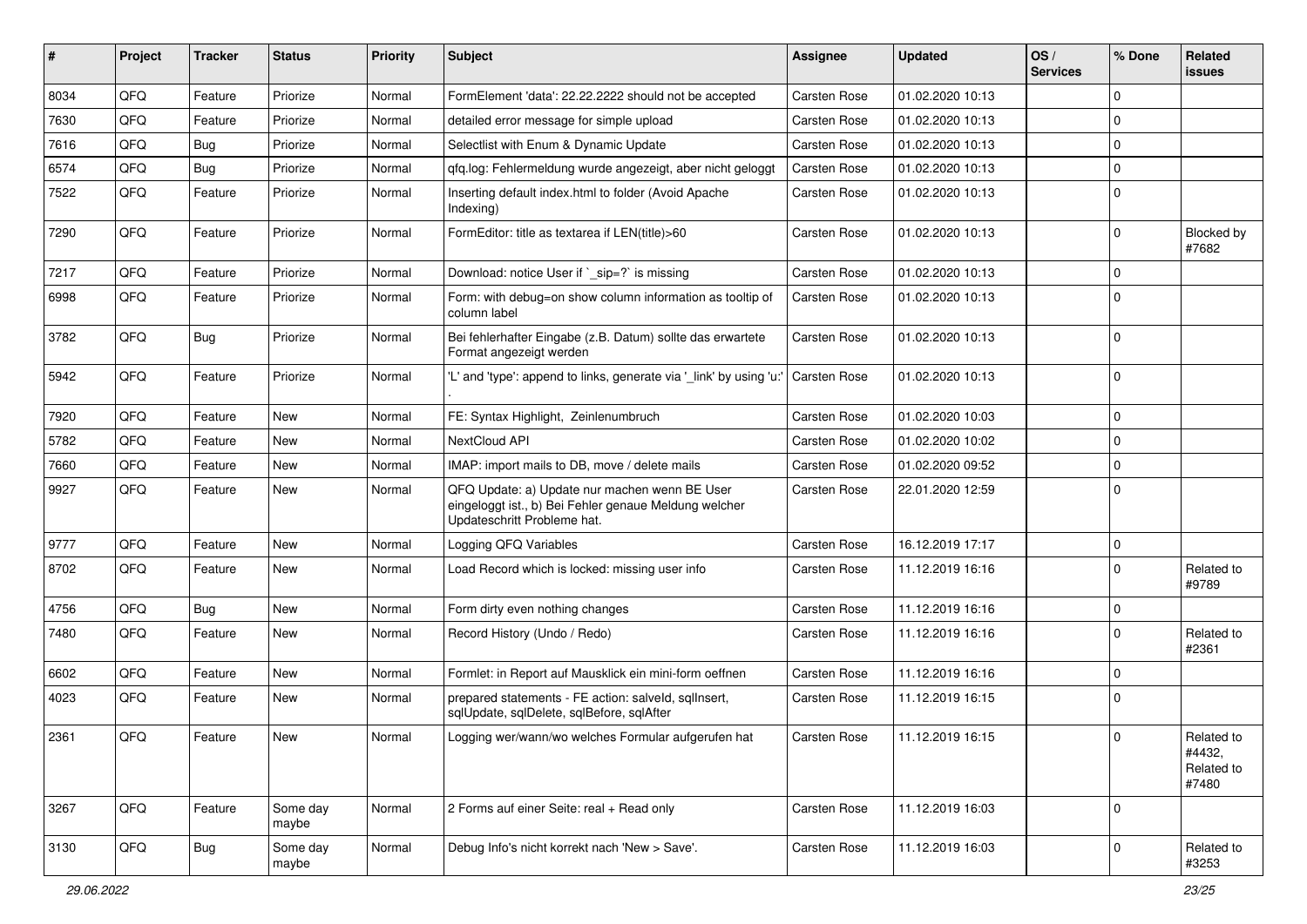| #    | Project | <b>Tracker</b> | <b>Status</b>     | <b>Priority</b> | <b>Subject</b>                                                                                                       | <b>Assignee</b> | <b>Updated</b>   | OS/<br><b>Services</b> | % Done      | Related<br>issues                           |
|------|---------|----------------|-------------------|-----------------|----------------------------------------------------------------------------------------------------------------------|-----------------|------------------|------------------------|-------------|---------------------------------------------|
| 3216 | QFQ     | Feature        | Some day<br>maybe | Normal          | dynamic update für checkbox label2                                                                                   | Carsten Rose    | 11.12.2019 16:03 |                        | $\Omega$    | Related to<br>#2081                         |
| 2995 | QFQ     | Feature        | Some day<br>maybe | Normal          | Dropdown JQuery Plugin: 'chosen' - Moeglichkeit um Select<br>Listen mehr Funktion zu geben. Kein Bootstrap noetig.   | Carsten Rose    | 11.12.2019 16:03 |                        | $\mathbf 0$ |                                             |
| 2084 | QFQ     | Feature        | Some day<br>maybe | Normal          | Mailto mit encryption: Subrecord                                                                                     | Carsten Rose    | 11.12.2019 16:03 |                        | $\Omega$    | Related to<br>#2082                         |
| 1946 | QFQ     | Feature        | Some day<br>maybe | Normal          | Kontrolle ob der ReadOnly Modus bei den<br>Formularelementen korrekt implementiert ist                               | Carsten Rose    | 11.12.2019 16:03 |                        | $\mathbf 0$ |                                             |
| 1635 | QFQ     | Feature        | Some day<br>maybe | Normal          | QFQ Extension content record: weitere Optionen<br>einblenden.                                                        | Carsten Rose    | 11.12.2019 16:03 |                        | $\mathbf 0$ |                                             |
| 4293 | QFQ     | Bug            | Some day<br>maybe | Normal          | Download broken if token 'd:' is missing - but no error<br>message                                                   | Carsten Rose    | 11.12.2019 16:03 |                        | $\mathbf 0$ | Related to<br>#7514                         |
| 4259 | QFQ     | Feature        | Some day<br>maybe | Normal          | Instant trigger a cron job                                                                                           | Carsten Rose    | 11.12.2019 16:03 |                        | $\Omega$    |                                             |
| 4197 | QFQ     | Feature        | Some day<br>maybe | Normal          | Unit Test fuer JSON Stream von QuickFormQuery.php ><br>doForm()                                                      | Carsten Rose    | 11.12.2019 16:03 |                        | $\mathbf 0$ |                                             |
| 4026 | QFQ     | Feature        | Some day<br>maybe | Normal          | sqlLog.sql: log number of FE.id                                                                                      | Carsten Rose    | 11.12.2019 16:03 |                        | $\mathbf 0$ | Related to<br>#5458                         |
| 4018 | QFQ     | Feature        | Some day<br>maybe | Normal          | typeahead: solve problem with potential long query<br>parameter                                                      | Carsten Rose    | 11.12.2019 16:03 |                        | $\Omega$    |                                             |
| 4008 | QFQ     | Bug            | Some day<br>maybe | Normal          | FormElemen.type=sendmail: wrong 'TO' if 'real<br>name <rea@mail.to>' is used</rea@mail.to>                           | Carsten Rose    | 11.12.2019 16:03 |                        | $\mathbf 0$ |                                             |
| 3991 | QFQ     | Feature        | Some day<br>maybe | Normal          | report: Columnname '_skipWrap' skips 'fbeg', 'fend'                                                                  | Carsten Rose    | 11.12.2019 16:03 |                        | $\mathbf 0$ |                                             |
| 3947 | QFQ     | Feature        | Some day<br>maybe | Normal          | Attack detectect: logout current user                                                                                | Carsten Rose    | 11.12.2019 16:03 |                        | $\mathbf 0$ | Related to<br>#5458,<br>Related to<br>#6299 |
| 3942 | QFQ     | Feature        | Some day<br>maybe | Normal          | Action Elemente: neu generierte IDs via FE weitergeben                                                               | Carsten Rose    | 11.12.2019 16:03 |                        | $\mathbf 0$ | Related to<br>#3941                         |
| 3895 | QFQ     | Bug            | Some day<br>maybe | Normal          | typeahead pedantic: on lehrkredit Idap webpass - if only one<br>person is in dropdown, such person can't be selected | Carsten Rose    | 11.12.2019 16:03 |                        | $\mathbf 0$ |                                             |
| 3882 | QFQ     | Bug            | Some day<br>maybe | Normal          | templateGroup: disable 'add' if limit is reached - funktioniert<br>nicht wenn bereits records existierten            | Carsten Rose    | 11.12.2019 16:03 |                        | $\Omega$    |                                             |
| 3941 | QFQ     | Feature        | Some day<br>maybe | Normal          | sqlAfter: es sollten mehrere moeglich sein                                                                           | Carsten Rose    | 11.12.2019 16:03 |                        | $\mathbf 0$ | Related to<br>#3942                         |
| 3905 | QFG     | Feature        | Some day<br>maybe | Normal          | Documentation: Best Practice anhand eines Online<br>Bewerbungstools                                                  | Carsten Rose    | 11.12.2019 16:03 |                        | 0           |                                             |
| 3900 | QFQ     | Feature        | Some day<br>maybe | Normal          | Extend documentation of 'Copy / Paste'                                                                               | Carsten Rose    | 11.12.2019 16:03 |                        | $\mathbf 0$ | Related to<br>#3899                         |